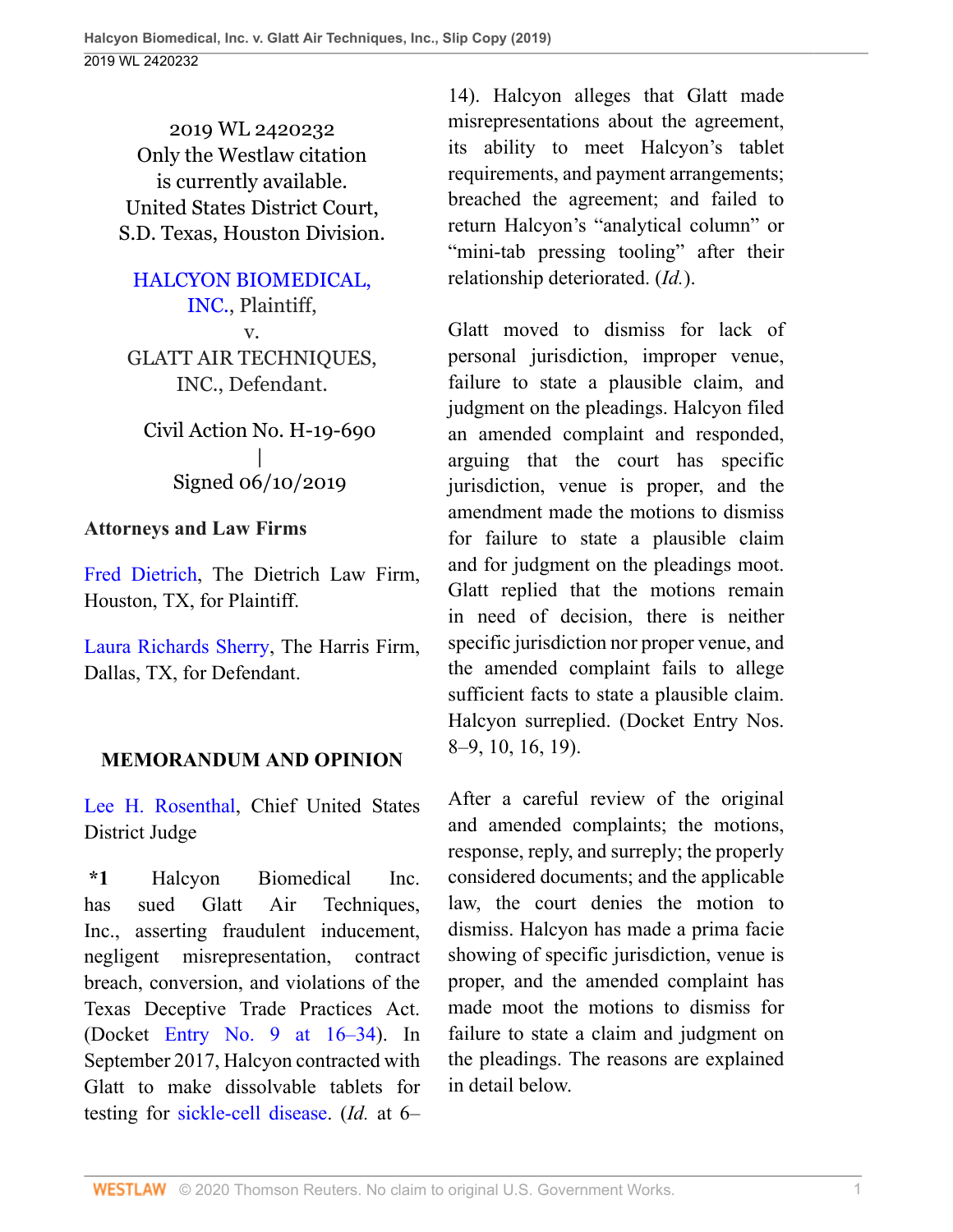# **I. Background**

The facts are drawn from the amended complaint, the documents attached to it, and the parties' properly considered submissions. Halcyon, a company headquartered in Houston, Texas, develops tests to screen for medical conditions. (Docket Entry [No. 9 at](http://www.westlaw.com/Link/Document/FullText?findType=Y&serNum=1992173874&pubNum=0003024&originatingDoc=Iea98eb908c0b11e998e8870e22e55653&refType=RP&originationContext=document&vr=3.0&rs=cblt1.0&transitionType=DocumentItem&contextData=(sc.UserEnteredCitation)) [1](http://www.westlaw.com/Link/Document/FullText?findType=Y&serNum=1992173874&pubNum=0003024&originatingDoc=Iea98eb908c0b11e998e8870e22e55653&refType=RP&originationContext=document&vr=3.0&rs=cblt1.0&transitionType=DocumentItem&contextData=(sc.UserEnteredCitation))). Glatt is a New Jersey company that specializes in developing "solid dosage pharmaceuticals (tablets)." (*Id.* at 1–3). Glatt has no employees, bank accounts, property, service agent, or mailing addresses in Texas, and does not "advertise or regularly solicit business in Texas." (Docket Entry No. 8-1 at  $1-2$ ).

Halcyon's work on a test for [sickle](http://www.westlaw.com/Link/Document/FullText?entityType=disease&entityId=Ic9d53631475411db9765f9243f53508a&originationContext=document&transitionType=DocumentItem&contextData=(sc.Default)&vr=3.0&rs=cblt1.0)[cell disease](http://www.westlaw.com/Link/Document/FullText?entityType=disease&entityId=Ic9d53631475411db9765f9243f53508a&originationContext=document&transitionType=DocumentItem&contextData=(sc.Default)&vr=3.0&rs=cblt1.0) required a tablet made of certain substances that would "dissolve[ ] completely." (Docket [Entry No. 9 at](http://www.westlaw.com/Link/Document/FullText?findType=Y&serNum=1992173874&pubNum=0003024&originatingDoc=Iea98eb908c0b11e998e8870e22e55653&refType=RP&originationContext=document&vr=3.0&rs=cblt1.0&transitionType=DocumentItem&contextData=(sc.UserEnteredCitation)) [3](http://www.westlaw.com/Link/Document/FullText?findType=Y&serNum=1992173874&pubNum=0003024&originatingDoc=Iea98eb908c0b11e998e8870e22e55653&refType=RP&originationContext=document&vr=3.0&rs=cblt1.0&transitionType=DocumentItem&contextData=(sc.UserEnteredCitation))). In May 2017, Halcyon's president, Sean Gifford, viewed Glatt's website, which stated that Glatt had experience making dissolvable tablets. (*Id.* at 2– 3). Gifford contacted Glatt through the website contact form, asking if Glatt could make fully dissolvable tablets to screen for [sickle-cell disease](http://www.westlaw.com/Link/Document/FullText?entityType=disease&entityId=Ic9d53631475411db9765f9243f53508a&originationContext=document&transitionType=DocumentItem&contextData=(sc.Default)&vr=3.0&rs=cblt1.0). (*Id.* at 7). Gary Selander, Glatt's Senior Director of Business Development, responded that Glatt had "deep[ ]" experience making tablets and suggested a teleconference. (*Id.*). Halcyon signed a nondisclosure agreement and Steve Radovanovich, Glatt's Texas business director, scheduled a call. (*Id.* at 7–8).

**\*2** Between May and September 2017, Halcyon and Glatt spoke by phone and exchanged emails about the tablet requirements. (*Id.* at 2–11). Glatt assured Halcyon that it could make tablets that would dissolve down to particles of 2 to 3 micrometers within a couple minutes. (*Id.* at 3–4, 9–10). In September 2017, Glatt sent Halcyon a purchase order and a sales proposal. (Docket Entry Nos. 9-9, 9-11). Gifford signed the proposal in Texas. (Docket [Entry No. 9 at 11\)](http://www.westlaw.com/Link/Document/FullText?findType=Y&serNum=1992173874&pubNum=0003024&originatingDoc=Iea98eb908c0b11e998e8870e22e55653&refType=RP&fi=co_pp_sp_3024_11&originationContext=document&vr=3.0&rs=cblt1.0&transitionType=DocumentItem&contextData=(sc.UserEnteredCitation)#co_pp_sp_3024_11). The sales proposal described the services that Glatt would provide and set out the terms governing the parties' relationship. Glatt had to:

> develop a process of combining two individual materials Sodium Metabisulfite and Saponin in a solid dosage form. The solid dosage form may be a Mini Tablet or a Drug Coated & Encapsulated Pellet and will be used as part of a Medical Diagnostic Kit.

(Docket [Entry No. 9-9 at 3](http://www.westlaw.com/Link/Document/FullText?findType=Y&serNum=1992173874&pubNum=0003024&originatingDoc=Iea98eb908c0b11e998e8870e22e55653&refType=RP&fi=co_pp_sp_3024_9&originationContext=document&vr=3.0&rs=cblt1.0&transitionType=DocumentItem&contextData=(sc.UserEnteredCitation)#co_pp_sp_3024_9)). Glatt would deliver the tablets to "ExWorks, Glatt facility, Ramsey, NJ"; Halcyon would be billed for shipping costs; New Jersey sales tax would apply; raw materials would be sent to Glatt's New Jersey address; and Glatt's work would conform with FDA and New Jersey standards. (*Id.* at 11, 15). The sales proposal warned that: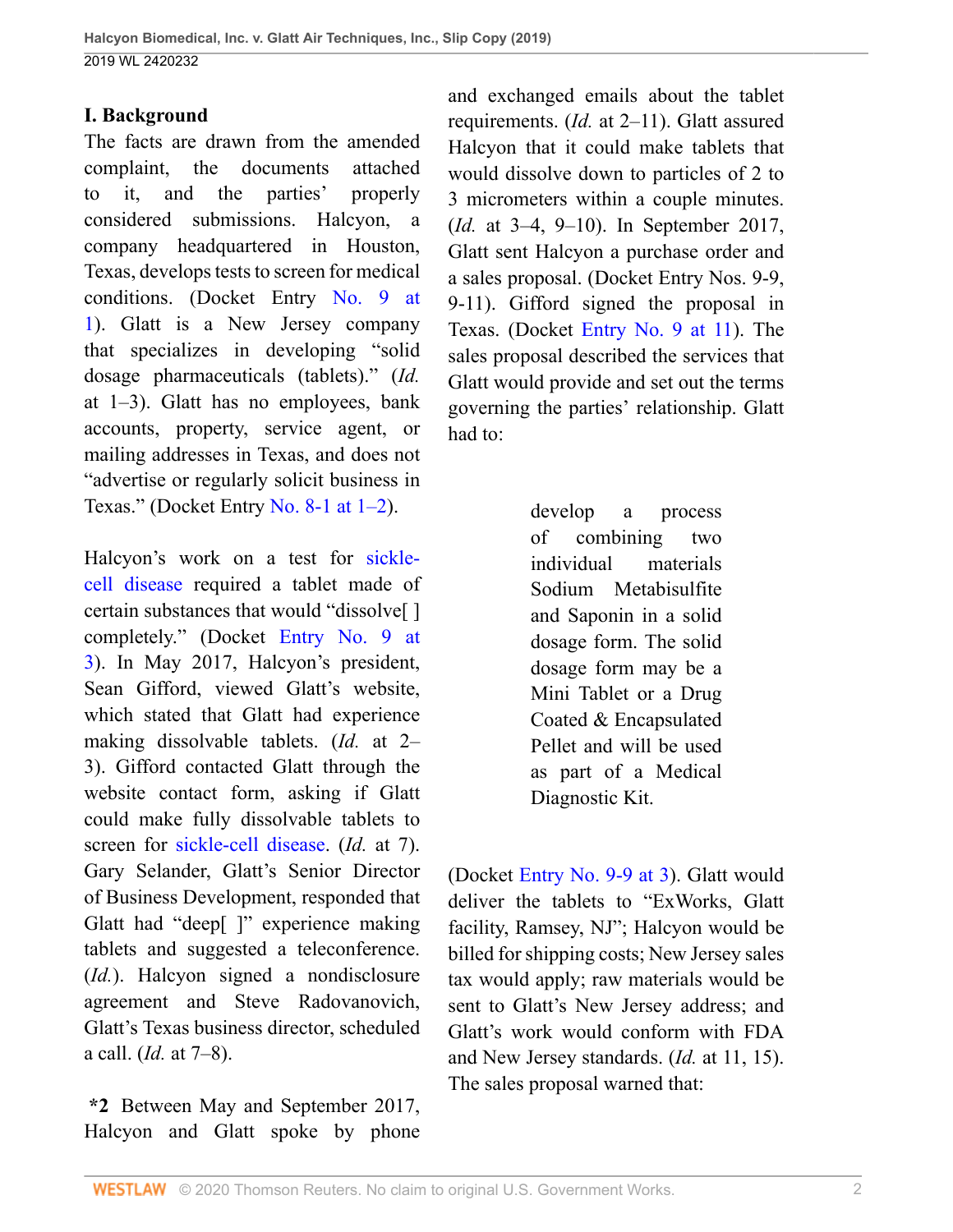Glatt does not guarantee the successful outcome of any stage described in this Proposal. In the event of an error or omission in performance of services, Glatt's sole obligation and liability shall be to repeat the Services, or the affected part thereof, at no additional cost to the Client and at the earliest date as determined by Glatt.

(*Id.* at 16).

By February 2018, Glatt had made sample tablets and sent some to Halcyon for testing, along with an invoice for \$15,446.24. (Docket [Entry No. 9-1 at](http://www.westlaw.com/Link/Document/FullText?findType=Y&serNum=1992173874&pubNum=0003024&originatingDoc=Iea98eb908c0b11e998e8870e22e55653&refType=RP&originationContext=document&vr=3.0&rs=cblt1.0&transitionType=DocumentItem&contextData=(sc.UserEnteredCitation)) [7](http://www.westlaw.com/Link/Document/FullText?findType=Y&serNum=1992173874&pubNum=0003024&originatingDoc=Iea98eb908c0b11e998e8870e22e55653&refType=RP&originationContext=document&vr=3.0&rs=cblt1.0&transitionType=DocumentItem&contextData=(sc.UserEnteredCitation))). Halcyon found that the tablets took more than a couple minutes to dissolve and contained an "enormous amount" of "insoluble components." (Docket Entry No. 9-13). Over the next month, Glatt and Halcyon discussed over phone and by email how to change the tablets, discussing different formulas. (Docket Entry Nos. 9-13, 9-14). In April 2018, Glatt sent Halcyon new sample tablets and a second invoice, this one for \$36,651.65, for Glatt's work in March. (Docket Entry Nos. 9-14–9-15). Halcyon found that the samples still failed its requirements. (Docket [Entry No. 9-1 at 7\)](http://www.westlaw.com/Link/Document/FullText?findType=Y&serNum=1992173874&pubNum=0003024&originatingDoc=Iea98eb908c0b11e998e8870e22e55653&refType=RP&originationContext=document&vr=3.0&rs=cblt1.0&transitionType=DocumentItem&contextData=(sc.UserEnteredCitation)). Halcyon objected to the February and March invoices because it could not use the tablets. (*Id.* at 7–8). Glatt refused to do more work on the tablets until Halcyon paid the invoices. On May 2, 2018, Gifford and Selander agreed that Halcyon would pay \$15,446.24 of the invoices and that Glatt would try again to make a tablet meeting the requirements. (*Id.* at 8; Docket Entry No. 9-16). Halcyon wired the \$15,446.24 to [Glatt on May 4. \(Docket](http://www.westlaw.com/Link/Document/FullText?findType=Y&serNum=1995233723&pubNum=0003024&originatingDoc=Iea98eb908c0b11e998e8870e22e55653&refType=RP&originationContext=document&vr=3.0&rs=cblt1.0&transitionType=DocumentItem&contextData=(sc.UserEnteredCitation)) [Entry No. 9-1 at 8](http://www.westlaw.com/Link/Document/FullText?findType=Y&serNum=1995233723&pubNum=0003024&originatingDoc=Iea98eb908c0b11e998e8870e22e55653&refType=RP&originationContext=document&vr=3.0&rs=cblt1.0&transitionType=DocumentItem&contextData=(sc.UserEnteredCitation))).

On May 17, Glatt "rescind[ed] the offer," declining to work on the tablets until Halcyon paid the \$36,561.65 left unpaid on the two invoices. (Docket Entry No. 9-19). Glatt stated that its work had been "reasonable" because Halcyon learned "important points about the technical specs required for the [tablets] to properly support the effectiveness of [the] diagnostic test." (Docket Entry No. 9-17).

The relationship between Halcyon and Glatt continued to sour. Gifford sent an email asking Selander to "confirm" in writing that Glatt would not ask Halcyon to pay the "potentially fraudulent" invoices. (Docket [Entry No. 9-18 at 2](http://www.westlaw.com/Link/Document/FullText?findType=Y&serNum=1992173874&pubNum=0003024&originatingDoc=Iea98eb908c0b11e998e8870e22e55653&refType=RP&fi=co_pp_sp_3024_18&originationContext=document&vr=3.0&rs=cblt1.0&transitionType=DocumentItem&contextData=(sc.UserEnteredCitation)#co_pp_sp_3024_18)). Glatt did not respond to that request, but offered to return Halcyon's "analytical column" and "mini-tab tablet press tooling" if Halcyon sent a "FedEx or UPS account number." (*Id.*; Docket Entry No. 9-20). Halcyon provided a FedEx account number, but Glatt did not return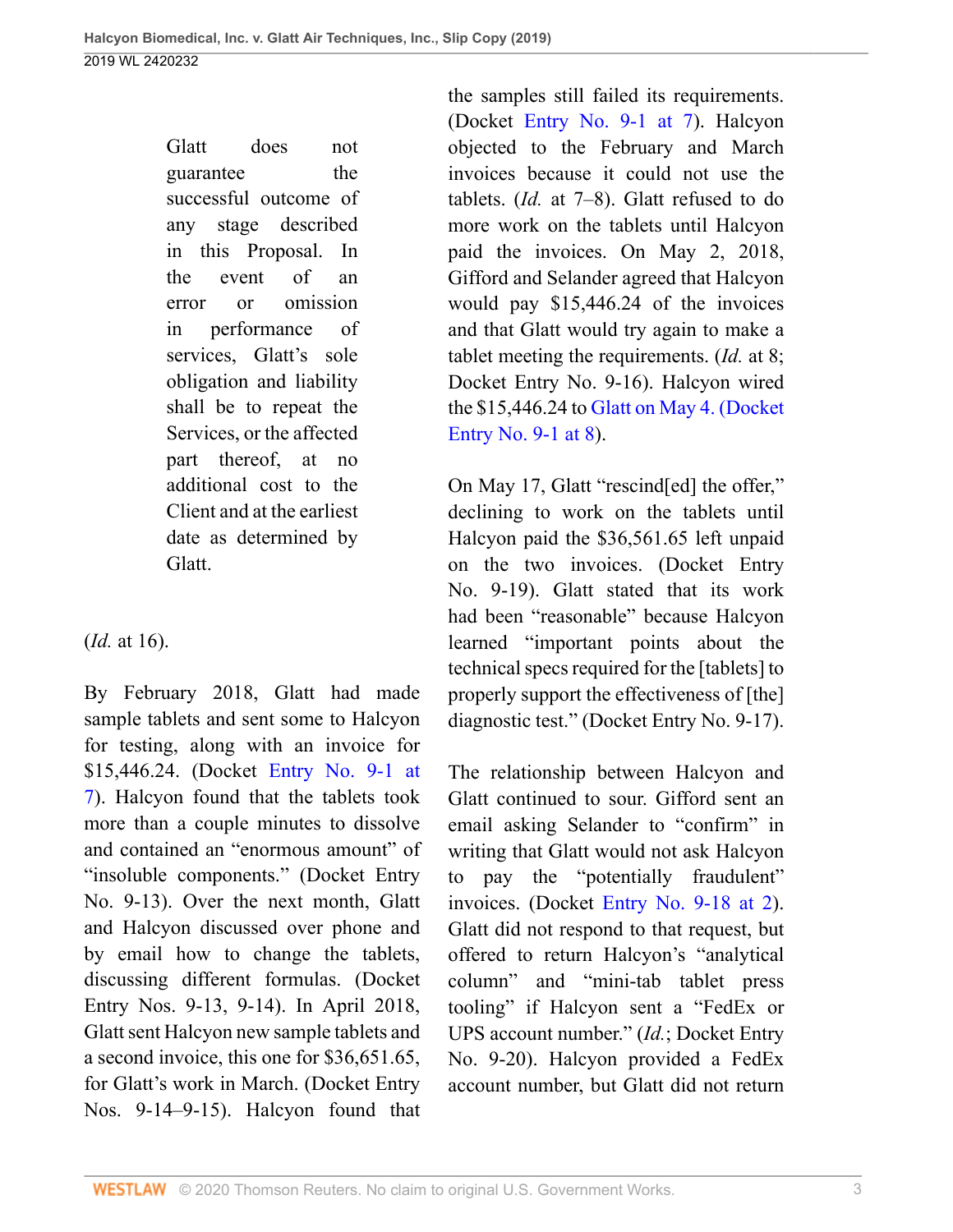the column or tooling. (Docket [Entry No.](http://www.westlaw.com/Link/Document/FullText?findType=Y&serNum=1992173874&pubNum=0003024&originatingDoc=Iea98eb908c0b11e998e8870e22e55653&refType=RP&originationContext=document&vr=3.0&rs=cblt1.0&transitionType=DocumentItem&contextData=(sc.UserEnteredCitation)) [9-1 at 9\)](http://www.westlaw.com/Link/Document/FullText?findType=Y&serNum=1992173874&pubNum=0003024&originatingDoc=Iea98eb908c0b11e998e8870e22e55653&refType=RP&originationContext=document&vr=3.0&rs=cblt1.0&transitionType=DocumentItem&contextData=(sc.UserEnteredCitation)).

**\*3** Halcyon sued Glatt, asserting fraudulent inducement, negligent misrepresentation, contract breach, conversion, and violations of the Texas Deceptive Trade Practices Act. (Docket [Entry No. 9 at 16–34\)](http://www.westlaw.com/Link/Document/FullText?findType=Y&serNum=1992173874&pubNum=0003024&originatingDoc=Iea98eb908c0b11e998e8870e22e55653&refType=RP&fi=co_pp_sp_3024_16&originationContext=document&vr=3.0&rs=cblt1.0&transitionType=DocumentItem&contextData=(sc.UserEnteredCitation)#co_pp_sp_3024_16). Halcyon alleges that Glatt employees made intentional misrepresentations in emails and over phone conversations, inducing Halcyon to contract with Glatt and to partially pay the invoices; failed to disclose material information about the substances used in the sample tablets; breached the saleproposal provisions and other, informal agreements; and unlawfully kept the column and tooling. (*Id.*).

Glatt moved to dismiss and sought judgment on the pleadings, arguing a lack of personal jurisdiction, improper venue, and the original complaint's failure to state a plausible claim. (Docket Entry [No. 8](http://www.westlaw.com/Link/Document/FullText?findType=Y&pubNum=0003024&cite=NO8&originatingDoc=Iea98eb908c0b11e998e8870e22e55653&refType=RP&originationContext=document&vr=3.0&rs=cblt1.0&transitionType=DocumentItem&contextData=(sc.UserEnteredCitation))). Glatt argued that the court lacks personal jurisdiction because Glatt does not have employees, property, or a service agent in Texas; Glatt employees did not meet with Halcyon in Texas; Glatt does not regularly market or conduct business in Texas; Glatt's website is neither interactive nor directed to Texas residents; Halcyon contacted Glatt by submitting an inquiry through Glatt's website; the sales proposal stated that Glatt would perform all the services in New Jersey; Glatt delivered the completed tablets to a New Jersey facility; emails and telephone calls "are not sufficient to

establish specific jurisdiction over a nonresident defendant"; and requiring Glatt to litigate in Texas would be unfair because "[Glatt], the evidence, and witnesses reside in New Jersey." (*Id.* at 12–17). Glatt argued that venue in the Southern District of Texas is improper because Glatt resides in New Jersey and there are "no facts that relate [Halcyon's] claims to the Southern District." (*Id.* at 17–18). Glatt stated that the original complaint failed to state a plausible claim because New Jersey law applies, and Halcyon's allegations failed to state a plausible claim under either New Jersey or Texas law. (Docket Entry No. 18–21).

Halcyon filed an amended complaint, elaborating on the alleged misrepresentations and contract breaches in considerable detail, and attaching 20 documents in support. (*Compare* Docket [Entry No. 9,](http://www.westlaw.com/Link/Document/FullText?findType=Y&serNum=1992173874&pubNum=0003024&originatingDoc=Iea98eb908c0b11e998e8870e22e55653&refType=RP&originationContext=document&vr=3.0&rs=cblt1.0&transitionType=DocumentItem&contextData=(sc.UserEnteredCitation)) *with* Docket Entry [No. 1](http://www.westlaw.com/Link/Document/FullText?findType=Y&pubNum=0003024&cite=NO1&originatingDoc=Iea98eb908c0b11e998e8870e22e55653&refType=RP&originationContext=document&vr=3.0&rs=cblt1.0&transitionType=DocumentItem&contextData=(sc.UserEnteredCitation))). Halcyon also responded to the motion to dismiss, arguing that: the motions for failure to state a claim and for judgment on the pleadings are moot in light of the amended complaint; the court has personal jurisdiction over the fraud-based claims because of the allegations and submissions showing that Glatt employees made intentional misrepresentations to Halcyon by phone and email; and the court has pendent jurisdiction over the nonfraud claims because they "arise out of the same common nucleus of operative facts as the fraudulent inducement claims." (Docket Entry No. 10 at  $5-10$ ). Halcyon's arguments for venue mirrored the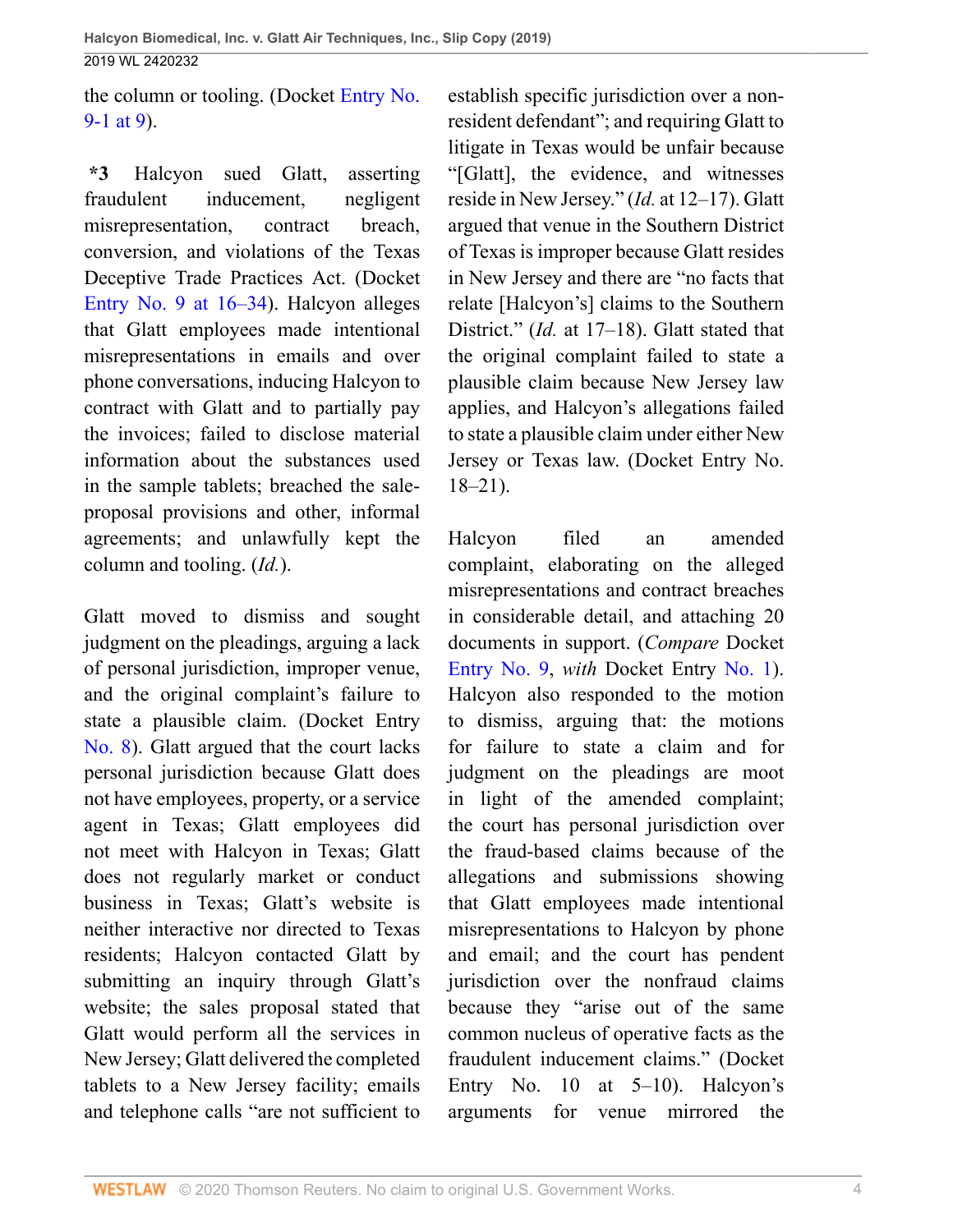personal-jurisdiction arguments. (*Id.* at  $11-12$ ).

Glatt replied that the fraud allegations do not establish personal jurisdiction because Halcyon initially contacted Glatt; Glatt employees neither traveled to Texas nor made the alleged misrepresentations in Texas; the sales proposal stated that "Glatt does not guarantee the successful outcome of [the services]"; and "telephone calls, emails, facsimiles, and mail between a nonresident defendant and a Texas resident are insufficient contacts to establish specific jurisdiction." [\(Docket](http://www.westlaw.com/Link/Document/FullText?findType=Y&pubNum=0003024&cite=NO16&originatingDoc=Iea98eb908c0b11e998e8870e22e55653&refType=RP&originationContext=document&vr=3.0&rs=cblt1.0&transitionType=DocumentItem&contextData=(sc.UserEnteredCitation)) [Entry No. 16 at 2–4 \(quoting Docket Entry](http://www.westlaw.com/Link/Document/FullText?findType=Y&pubNum=0003024&cite=NO16&originatingDoc=Iea98eb908c0b11e998e8870e22e55653&refType=RP&originationContext=document&vr=3.0&rs=cblt1.0&transitionType=DocumentItem&contextData=(sc.UserEnteredCitation)) [No. 8-2, ¶ 9.2\)](http://www.westlaw.com/Link/Document/FullText?findType=Y&pubNum=0003024&cite=NO16&originatingDoc=Iea98eb908c0b11e998e8870e22e55653&refType=RP&originationContext=document&vr=3.0&rs=cblt1.0&transitionType=DocumentItem&contextData=(sc.UserEnteredCitation)) ). Glatt argued that the District of New Jersey is the proper venue because the acts or omissions giving rise to the claims all occurred there. (*Id.* at 6). Glatt finally contends that the motions to dismiss for failure to state a claim and for judgment on the pleadings are not moot because the amended complaint does not plead fraud with the specificity required under [Federal Rule of Civil Procedure](http://www.westlaw.com/Link/Document/FullText?findType=L&pubNum=1000600&cite=USFRCPR9&originatingDoc=Iea98eb908c0b11e998e8870e22e55653&refType=LQ&originationContext=document&vr=3.0&rs=cblt1.0&transitionType=DocumentItem&contextData=(sc.UserEnteredCitation)) [9\(b\),](http://www.westlaw.com/Link/Document/FullText?findType=L&pubNum=1000600&cite=USFRCPR9&originatingDoc=Iea98eb908c0b11e998e8870e22e55653&refType=LQ&originationContext=document&vr=3.0&rs=cblt1.0&transitionType=DocumentItem&contextData=(sc.UserEnteredCitation)) and because Glatt did not breach the sales-proposal terms. (*Id.* at 6–9).

**\*4** Halcyon surreplied, explaining that "[i]n cases alleging the intentional tort of fraud, the defendant's participation in a single telephone call is enough to establish personal jurisdiction if the content of the call gave rise to the fraud claim." (Docket Entry [No. 19 at 2](http://www.westlaw.com/Link/Document/FullText?findType=Y&pubNum=0003024&cite=NO19&originatingDoc=Iea98eb908c0b11e998e8870e22e55653&refType=RP&originationContext=document&vr=3.0&rs=cblt1.0&transitionType=DocumentItem&contextData=(sc.UserEnteredCitation)) (quoting *[FCA Invs. Co.](http://www.westlaw.com/Link/Document/FullText?findType=Y&serNum=2002586847&pubNum=0000999&originatingDoc=Iea98eb908c0b11e998e8870e22e55653&refType=RP&originationContext=document&vr=3.0&rs=cblt1.0&transitionType=DocumentItem&contextData=(sc.UserEnteredCitation)) [v. Baycorp Holdings, Ltd.](http://www.westlaw.com/Link/Document/FullText?findType=Y&serNum=2002586847&pubNum=0000999&originatingDoc=Iea98eb908c0b11e998e8870e22e55653&refType=RP&originationContext=document&vr=3.0&rs=cblt1.0&transitionType=DocumentItem&contextData=(sc.UserEnteredCitation))*, No. 01-20717, [2002 WL 31049442](http://www.westlaw.com/Link/Document/FullText?findType=Y&serNum=2002586847&pubNum=0000999&originatingDoc=Iea98eb908c0b11e998e8870e22e55653&refType=RP&originationContext=document&vr=3.0&rs=cblt1.0&transitionType=DocumentItem&contextData=(sc.UserEnteredCitation)), at\*3 (5th Cir. Aug. 29, 2002) ) ). Halcyon also pointed out that Glatt did not oppose pendent personal

jurisdiction, complained that Glatt raised new arguments in its reply, and argued that the court should deny the motions for failure to state a claim and judgment on the pleadings.  $(Id.$  at  $6-12$ ).

The parties' arguments are considered in detail below.

# **II. Analysis**

The court looks first at personal jurisdiction, then at venue, and finally at the motions for failure to state a claim and judgment on the pleadings. *See [Reading Health Sys. v. Bear Stearns](http://www.westlaw.com/Link/Document/FullText?findType=Y&serNum=2045216996&pubNum=0000506&originatingDoc=Iea98eb908c0b11e998e8870e22e55653&refType=RP&fi=co_pp_sp_506_95&originationContext=document&vr=3.0&rs=cblt1.0&transitionType=DocumentItem&contextData=(sc.UserEnteredCitation)#co_pp_sp_506_95) & Co.*[, 900 F.3d 87, 95 \(3d Cir. 2018\)](http://www.westlaw.com/Link/Document/FullText?findType=Y&serNum=2045216996&pubNum=0000506&originatingDoc=Iea98eb908c0b11e998e8870e22e55653&refType=RP&fi=co_pp_sp_506_95&originationContext=document&vr=3.0&rs=cblt1.0&transitionType=DocumentItem&contextData=(sc.UserEnteredCitation)#co_pp_sp_506_95) ("[T]hreshold disputes over venue and jurisdiction should be resolved before merits disputes."); *[Kaplan v. Cent. Bank](http://www.westlaw.com/Link/Document/FullText?findType=Y&serNum=2045076131&pubNum=0000506&originatingDoc=Iea98eb908c0b11e998e8870e22e55653&refType=RP&fi=co_pp_sp_506_510&originationContext=document&vr=3.0&rs=cblt1.0&transitionType=DocumentItem&contextData=(sc.UserEnteredCitation)#co_pp_sp_506_510) [of the Islamic Rep. of Iran](http://www.westlaw.com/Link/Document/FullText?findType=Y&serNum=2045076131&pubNum=0000506&originatingDoc=Iea98eb908c0b11e998e8870e22e55653&refType=RP&fi=co_pp_sp_506_510&originationContext=document&vr=3.0&rs=cblt1.0&transitionType=DocumentItem&contextData=(sc.UserEnteredCitation)#co_pp_sp_506_510)*, 896 F.3d 501, [510 \(D.C. Cir. 2018\)](http://www.westlaw.com/Link/Document/FullText?findType=Y&serNum=2045076131&pubNum=0000506&originatingDoc=Iea98eb908c0b11e998e8870e22e55653&refType=RP&fi=co_pp_sp_506_510&originationContext=document&vr=3.0&rs=cblt1.0&transitionType=DocumentItem&contextData=(sc.UserEnteredCitation)#co_pp_sp_506_510) ("[A] court must first determine that it possesses personal jurisdiction over the defendants before it can address the merits of a claim.").

# **A. Personal Jurisdiction**

The Federal Rules of Civil Procedure allow a defendant to move to dismiss for lack of personal jurisdiction. [FED. R. CIV.](http://www.westlaw.com/Link/Document/FullText?findType=L&pubNum=1000600&cite=USFRCPR12&originatingDoc=Iea98eb908c0b11e998e8870e22e55653&refType=LQ&originationContext=document&vr=3.0&rs=cblt1.0&transitionType=DocumentItem&contextData=(sc.UserEnteredCitation)) P.  $12(b)(2)$ . "[A] plaintiff bears the burden of establishing only a *prima facie* case of personal jurisdiction." *[Sangha v. Navig8](http://www.westlaw.com/Link/Document/FullText?findType=Y&serNum=2043752710&pubNum=0000506&originatingDoc=Iea98eb908c0b11e998e8870e22e55653&refType=RP&fi=co_pp_sp_506_101&originationContext=document&vr=3.0&rs=cblt1.0&transitionType=DocumentItem&contextData=(sc.UserEnteredCitation)#co_pp_sp_506_101) [ShipManagement Private Ltd.](http://www.westlaw.com/Link/Document/FullText?findType=Y&serNum=2043752710&pubNum=0000506&originatingDoc=Iea98eb908c0b11e998e8870e22e55653&refType=RP&fi=co_pp_sp_506_101&originationContext=document&vr=3.0&rs=cblt1.0&transitionType=DocumentItem&contextData=(sc.UserEnteredCitation)#co_pp_sp_506_101)*, 882 F.3d [96, 101 \(5th Cir. 2018\)](http://www.westlaw.com/Link/Document/FullText?findType=Y&serNum=2043752710&pubNum=0000506&originatingDoc=Iea98eb908c0b11e998e8870e22e55653&refType=RP&fi=co_pp_sp_506_101&originationContext=document&vr=3.0&rs=cblt1.0&transitionType=DocumentItem&contextData=(sc.UserEnteredCitation)#co_pp_sp_506_101). The court may consider the well-pleaded allegations and "the record at the time of the motion," accepting the uncontroverted allegations as true and resolving factual conflicts in the nonmovant's favor. *Id.* (quoting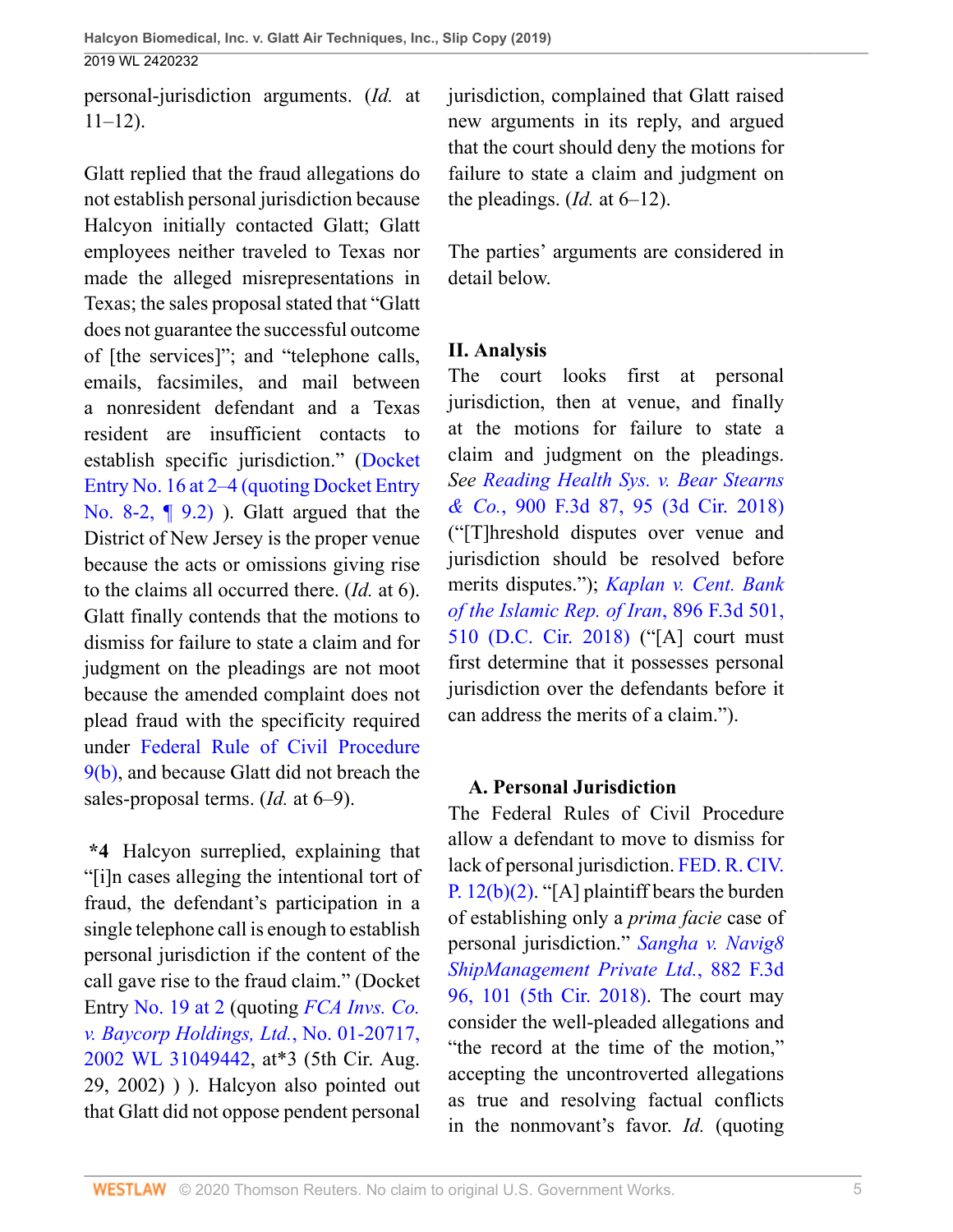*[Paz v. Brush Engineering Materials,](http://www.westlaw.com/Link/Document/FullText?findType=Y&serNum=2008880155&pubNum=0000506&originatingDoc=Iea98eb908c0b11e998e8870e22e55653&refType=RP&fi=co_pp_sp_506_812&originationContext=document&vr=3.0&rs=cblt1.0&transitionType=DocumentItem&contextData=(sc.UserEnteredCitation)#co_pp_sp_506_812) Inc.*[, 445 F.3d 809, 812 \(5th Cir. 2006\)](http://www.westlaw.com/Link/Document/FullText?findType=Y&serNum=2008880155&pubNum=0000506&originatingDoc=Iea98eb908c0b11e998e8870e22e55653&refType=RP&fi=co_pp_sp_506_812&originationContext=document&vr=3.0&rs=cblt1.0&transitionType=DocumentItem&contextData=(sc.UserEnteredCitation)#co_pp_sp_506_812) ); *[Halliburton Energy Servs., Inc. v.](http://www.westlaw.com/Link/Document/FullText?findType=Y&serNum=2048054876&pubNum=0000506&originatingDoc=Iea98eb908c0b11e998e8870e22e55653&refType=RP&fi=co_pp_sp_506_539&originationContext=document&vr=3.0&rs=cblt1.0&transitionType=DocumentItem&contextData=(sc.UserEnteredCitation)#co_pp_sp_506_539) [Ironshoe Specialty Ins. Co.](http://www.westlaw.com/Link/Document/FullText?findType=Y&serNum=2048054876&pubNum=0000506&originatingDoc=Iea98eb908c0b11e998e8870e22e55653&refType=RP&fi=co_pp_sp_506_539&originationContext=document&vr=3.0&rs=cblt1.0&transitionType=DocumentItem&contextData=(sc.UserEnteredCitation)#co_pp_sp_506_539)*, 921 F.3d 522, [539 \(5th Cir. 2019\).](http://www.westlaw.com/Link/Document/FullText?findType=Y&serNum=2048054876&pubNum=0000506&originatingDoc=Iea98eb908c0b11e998e8870e22e55653&refType=RP&fi=co_pp_sp_506_539&originationContext=document&vr=3.0&rs=cblt1.0&transitionType=DocumentItem&contextData=(sc.UserEnteredCitation)#co_pp_sp_506_539)

The court has personal jurisdiction "if the state's long-arm statute extends to the defendant and exercise of such jurisdiction is consistent with due process." *Sangha*[, 882 F.3d at 101.](http://www.westlaw.com/Link/Document/FullText?findType=Y&serNum=2043752710&pubNum=0000506&originatingDoc=Iea98eb908c0b11e998e8870e22e55653&refType=RP&fi=co_pp_sp_506_101&originationContext=document&vr=3.0&rs=cblt1.0&transitionType=DocumentItem&contextData=(sc.UserEnteredCitation)#co_pp_sp_506_101) "Because the Texas long-arm statute extends to the limits of federal due process, the two-step inquiry collapses into one federal due process analysis." *Id.* (quoting *[Johnston v. Multidata Sys.](http://www.westlaw.com/Link/Document/FullText?findType=Y&serNum=2015726700&pubNum=0000506&originatingDoc=Iea98eb908c0b11e998e8870e22e55653&refType=RP&fi=co_pp_sp_506_609&originationContext=document&vr=3.0&rs=cblt1.0&transitionType=DocumentItem&contextData=(sc.UserEnteredCitation)#co_pp_sp_506_609) Int'l Corp.*[, 523 F.3d 602, 609 \(5th Cir.](http://www.westlaw.com/Link/Document/FullText?findType=Y&serNum=2015726700&pubNum=0000506&originatingDoc=Iea98eb908c0b11e998e8870e22e55653&refType=RP&fi=co_pp_sp_506_609&originationContext=document&vr=3.0&rs=cblt1.0&transitionType=DocumentItem&contextData=(sc.UserEnteredCitation)#co_pp_sp_506_609) [2008\)](http://www.westlaw.com/Link/Document/FullText?findType=Y&serNum=2015726700&pubNum=0000506&originatingDoc=Iea98eb908c0b11e998e8870e22e55653&refType=RP&fi=co_pp_sp_506_609&originationContext=document&vr=3.0&rs=cblt1.0&transitionType=DocumentItem&contextData=(sc.UserEnteredCitation)#co_pp_sp_506_609) ). Due process requires that "the non-resident defendant 'purposely availed himself of the benefits of the forum state by establishing minimum contacts with the state,' " and that "the 'exercise of jurisdiction does not offend traditional notions of fair play and substantial justice.' " *Ironshoe*[, 921 F.3d at 539](http://www.westlaw.com/Link/Document/FullText?findType=Y&serNum=2048054876&pubNum=0000506&originatingDoc=Iea98eb908c0b11e998e8870e22e55653&refType=RP&fi=co_pp_sp_506_539&originationContext=document&vr=3.0&rs=cblt1.0&transitionType=DocumentItem&contextData=(sc.UserEnteredCitation)#co_pp_sp_506_539) (alteration omitted) (quoting *[Walk Haydel](http://www.westlaw.com/Link/Document/FullText?findType=Y&serNum=2015135760&pubNum=0000506&originatingDoc=Iea98eb908c0b11e998e8870e22e55653&refType=RP&fi=co_pp_sp_506_243&originationContext=document&vr=3.0&rs=cblt1.0&transitionType=DocumentItem&contextData=(sc.UserEnteredCitation)#co_pp_sp_506_243) [& Assocs., Inc. v. Coastal Power Prod.](http://www.westlaw.com/Link/Document/FullText?findType=Y&serNum=2015135760&pubNum=0000506&originatingDoc=Iea98eb908c0b11e998e8870e22e55653&refType=RP&fi=co_pp_sp_506_243&originationContext=document&vr=3.0&rs=cblt1.0&transitionType=DocumentItem&contextData=(sc.UserEnteredCitation)#co_pp_sp_506_243) Co.*[, 517 F.3d 235, 243 \(5th Cir. 2008\)](http://www.westlaw.com/Link/Document/FullText?findType=Y&serNum=2015135760&pubNum=0000506&originatingDoc=Iea98eb908c0b11e998e8870e22e55653&refType=RP&fi=co_pp_sp_506_243&originationContext=document&vr=3.0&rs=cblt1.0&transitionType=DocumentItem&contextData=(sc.UserEnteredCitation)#co_pp_sp_506_243) ).

"For there to be minimum contacts, a defendant must have purposefully availed himself of the benefits and protections of the forum state such that he should reasonably anticipate being haled into court there." *[Carmona v. Leo Ship Mgmt.,](http://www.westlaw.com/Link/Document/FullText?findType=Y&serNum=2048242578&pubNum=0000506&originatingDoc=Iea98eb908c0b11e998e8870e22e55653&refType=RP&fi=co_pp_sp_506_193&originationContext=document&vr=3.0&rs=cblt1.0&transitionType=DocumentItem&contextData=(sc.UserEnteredCitation)#co_pp_sp_506_193) Inc.*[, 924 F.3d 190, 193 \(5th Cir. 2019\)](http://www.westlaw.com/Link/Document/FullText?findType=Y&serNum=2048242578&pubNum=0000506&originatingDoc=Iea98eb908c0b11e998e8870e22e55653&refType=RP&fi=co_pp_sp_506_193&originationContext=document&vr=3.0&rs=cblt1.0&transitionType=DocumentItem&contextData=(sc.UserEnteredCitation)#co_pp_sp_506_193) (quotations omitted). This requirement "ensures that a defendant will not be haled into a jurisdiction solely as a result of random, fortuitous, or attenuated contacts,

or of the unilateral activity of another party or a third person." *Id.* [at 193–94](http://www.westlaw.com/Link/Document/FullText?findType=Y&serNum=2048242578&pubNum=0000506&originatingDoc=Iea98eb908c0b11e998e8870e22e55653&refType=RP&fi=co_pp_sp_506_193&originationContext=document&vr=3.0&rs=cblt1.0&transitionType=DocumentItem&contextData=(sc.UserEnteredCitation)#co_pp_sp_506_193) (quoting *[Burger King Corp. v. Rudzewicz](http://www.westlaw.com/Link/Document/FullText?findType=Y&serNum=1985125841&pubNum=0000780&originatingDoc=Iea98eb908c0b11e998e8870e22e55653&refType=RP&fi=co_pp_sp_780_475&originationContext=document&vr=3.0&rs=cblt1.0&transitionType=DocumentItem&contextData=(sc.UserEnteredCitation)#co_pp_sp_780_475)*, [471 U.S. 462, 475 \(1985\)](http://www.westlaw.com/Link/Document/FullText?findType=Y&serNum=1985125841&pubNum=0000780&originatingDoc=Iea98eb908c0b11e998e8870e22e55653&refType=RP&fi=co_pp_sp_780_475&originationContext=document&vr=3.0&rs=cblt1.0&transitionType=DocumentItem&contextData=(sc.UserEnteredCitation)#co_pp_sp_780_475) ). "[J]urisdiction is proper only where the 'defendant *himself*' made deliberate contact with the forum." *Id.* [at 194](http://www.westlaw.com/Link/Document/FullText?findType=Y&serNum=2048242578&pubNum=0000506&originatingDoc=Iea98eb908c0b11e998e8870e22e55653&refType=RP&fi=co_pp_sp_506_194&originationContext=document&vr=3.0&rs=cblt1.0&transitionType=DocumentItem&contextData=(sc.UserEnteredCitation)#co_pp_sp_506_194) (quoting *[Walden v.](http://www.westlaw.com/Link/Document/FullText?findType=Y&serNum=2032778699&pubNum=0000780&originatingDoc=Iea98eb908c0b11e998e8870e22e55653&refType=RP&fi=co_pp_sp_780_284&originationContext=document&vr=3.0&rs=cblt1.0&transitionType=DocumentItem&contextData=(sc.UserEnteredCitation)#co_pp_sp_780_284) Fiore*[, 571 U.S. 277, 284 \(2014\) \)](http://www.westlaw.com/Link/Document/FullText?findType=Y&serNum=2032778699&pubNum=0000780&originatingDoc=Iea98eb908c0b11e998e8870e22e55653&refType=RP&fi=co_pp_sp_780_284&originationContext=document&vr=3.0&rs=cblt1.0&transitionType=DocumentItem&contextData=(sc.UserEnteredCitation)#co_pp_sp_780_284).

**\*5** " 'Minimum contacts' can give rise to either specific jurisdiction or general jurisdiction." *Sangha*[, 882 F.3d](http://www.westlaw.com/Link/Document/FullText?findType=Y&serNum=2043752710&pubNum=0000506&originatingDoc=Iea98eb908c0b11e998e8870e22e55653&refType=RP&fi=co_pp_sp_506_101&originationContext=document&vr=3.0&rs=cblt1.0&transitionType=DocumentItem&contextData=(sc.UserEnteredCitation)#co_pp_sp_506_101) [at 101](http://www.westlaw.com/Link/Document/FullText?findType=Y&serNum=2043752710&pubNum=0000506&originatingDoc=Iea98eb908c0b11e998e8870e22e55653&refType=RP&fi=co_pp_sp_506_101&originationContext=document&vr=3.0&rs=cblt1.0&transitionType=DocumentItem&contextData=(sc.UserEnteredCitation)#co_pp_sp_506_101) (quoting *[Lewis v. Fresne](http://www.westlaw.com/Link/Document/FullText?findType=Y&serNum=2001406638&pubNum=0000506&originatingDoc=Iea98eb908c0b11e998e8870e22e55653&refType=RP&fi=co_pp_sp_506_358&originationContext=document&vr=3.0&rs=cblt1.0&transitionType=DocumentItem&contextData=(sc.UserEnteredCitation)#co_pp_sp_506_358)*, 252 [F.3d 352, 358 \(5th Cir. 2001\) \)](http://www.westlaw.com/Link/Document/FullText?findType=Y&serNum=2001406638&pubNum=0000506&originatingDoc=Iea98eb908c0b11e998e8870e22e55653&refType=RP&fi=co_pp_sp_506_358&originationContext=document&vr=3.0&rs=cblt1.0&transitionType=DocumentItem&contextData=(sc.UserEnteredCitation)#co_pp_sp_506_358). "Specific jurisdiction may exist 'over a nonresident defendant whose contacts with the forum state are singular or sporadic only *if* the cause of action asserted arises out of or is related to those contacts." *Id.* (emphasis in original) (quoting *[Int'l Energy Ventures](http://www.westlaw.com/Link/Document/FullText?findType=Y&serNum=2038594900&pubNum=0000506&originatingDoc=Iea98eb908c0b11e998e8870e22e55653&refType=RP&fi=co_pp_sp_506_212&originationContext=document&vr=3.0&rs=cblt1.0&transitionType=DocumentItem&contextData=(sc.UserEnteredCitation)#co_pp_sp_506_212) [Mgmt., L.L.C. v. United Energy Grp.,](http://www.westlaw.com/Link/Document/FullText?findType=Y&serNum=2038594900&pubNum=0000506&originatingDoc=Iea98eb908c0b11e998e8870e22e55653&refType=RP&fi=co_pp_sp_506_212&originationContext=document&vr=3.0&rs=cblt1.0&transitionType=DocumentItem&contextData=(sc.UserEnteredCitation)#co_pp_sp_506_212) Ltd.*[, 818 F.3d 193, 212 \(5th Cir. 2016\)](http://www.westlaw.com/Link/Document/FullText?findType=Y&serNum=2038594900&pubNum=0000506&originatingDoc=Iea98eb908c0b11e998e8870e22e55653&refType=RP&fi=co_pp_sp_506_212&originationContext=document&vr=3.0&rs=cblt1.0&transitionType=DocumentItem&contextData=(sc.UserEnteredCitation)#co_pp_sp_506_212) ). "A court may assert general jurisdiction over non-resident defendants to hear any and all claims against them when their affiliations with the State are so 'continuous and systematic' as to render them essentially at home in the forum State." *Id.* (alterations omitted) (quoting *[Goodyear Dunlop Tires Operations, S.A.](http://www.westlaw.com/Link/Document/FullText?findType=Y&serNum=2025554476&pubNum=0000780&originatingDoc=Iea98eb908c0b11e998e8870e22e55653&refType=RP&fi=co_pp_sp_780_919&originationContext=document&vr=3.0&rs=cblt1.0&transitionType=DocumentItem&contextData=(sc.UserEnteredCitation)#co_pp_sp_780_919) v. Brown*[, 564 U.S. 915, 919 \(2011\)](http://www.westlaw.com/Link/Document/FullText?findType=Y&serNum=2025554476&pubNum=0000780&originatingDoc=Iea98eb908c0b11e998e8870e22e55653&refType=RP&fi=co_pp_sp_780_919&originationContext=document&vr=3.0&rs=cblt1.0&transitionType=DocumentItem&contextData=(sc.UserEnteredCitation)#co_pp_sp_780_919) ).

Because Halcyon does not argue, nor does the record support, general jurisdiction, the court focuses on whether Glatt "has purposefully directed its activities at the forum state and the litigation results from alleged injuries that arise out of or relate to those activities." *Ironshoe*[, 921 F.3d](http://www.westlaw.com/Link/Document/FullText?findType=Y&serNum=2048054876&pubNum=0000506&originatingDoc=Iea98eb908c0b11e998e8870e22e55653&refType=RP&fi=co_pp_sp_506_539&originationContext=document&vr=3.0&rs=cblt1.0&transitionType=DocumentItem&contextData=(sc.UserEnteredCitation)#co_pp_sp_506_539) [at 539–40](http://www.westlaw.com/Link/Document/FullText?findType=Y&serNum=2048054876&pubNum=0000506&originatingDoc=Iea98eb908c0b11e998e8870e22e55653&refType=RP&fi=co_pp_sp_506_539&originationContext=document&vr=3.0&rs=cblt1.0&transitionType=DocumentItem&contextData=(sc.UserEnteredCitation)#co_pp_sp_506_539) (quoting *[Panda Brandywine](http://www.westlaw.com/Link/Document/FullText?findType=Y&serNum=2001499927&pubNum=0000506&originatingDoc=Iea98eb908c0b11e998e8870e22e55653&refType=RP&fi=co_pp_sp_506_868&originationContext=document&vr=3.0&rs=cblt1.0&transitionType=DocumentItem&contextData=(sc.UserEnteredCitation)#co_pp_sp_506_868)*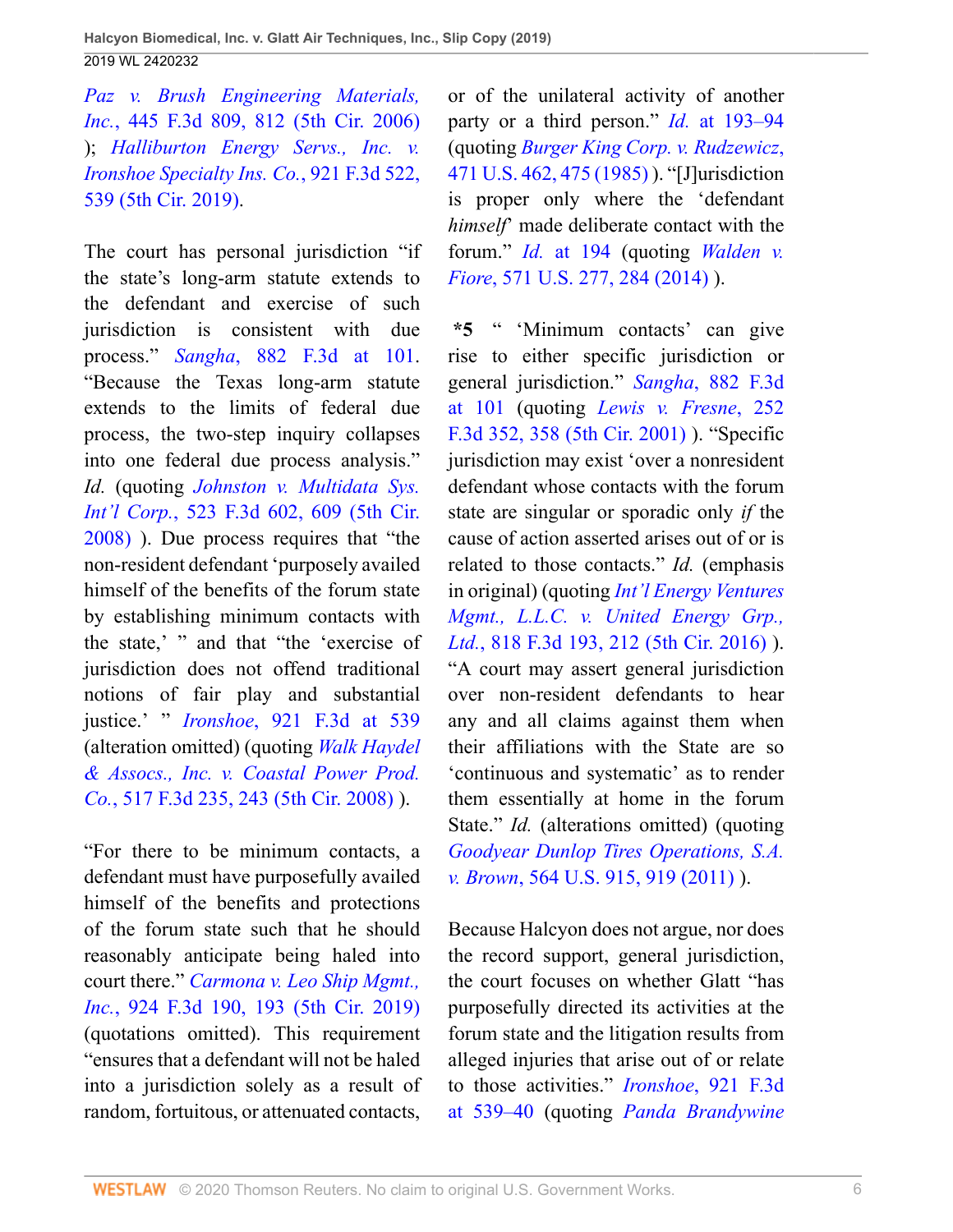*[Corp. v. Potomac Elec. Power Co.](http://www.westlaw.com/Link/Document/FullText?findType=Y&serNum=2001499927&pubNum=0000506&originatingDoc=Iea98eb908c0b11e998e8870e22e55653&refType=RP&fi=co_pp_sp_506_868&originationContext=document&vr=3.0&rs=cblt1.0&transitionType=DocumentItem&contextData=(sc.UserEnteredCitation)#co_pp_sp_506_868)*, 253 [F.3d 865, 868 \(5th Cir. 2001\) \)](http://www.westlaw.com/Link/Document/FullText?findType=Y&serNum=2001499927&pubNum=0000506&originatingDoc=Iea98eb908c0b11e998e8870e22e55653&refType=RP&fi=co_pp_sp_506_868&originationContext=document&vr=3.0&rs=cblt1.0&transitionType=DocumentItem&contextData=(sc.UserEnteredCitation)#co_pp_sp_506_868).

# **1. Specific Jurisdiction**

Halcyon's agreement with Glatt, standing alone, does not subject Glatt to personal jurisdiction in Texas courts. *See id.* at 544 ("[A]n individual's contract with an outof-state party alone cannot automatically establish sufficient minimum contacts in the other party's home forum." (alteration and emphasis omitted) (quoting *[Burger](http://www.westlaw.com/Link/Document/FullText?findType=Y&serNum=1985125841&pubNum=0000780&originatingDoc=Iea98eb908c0b11e998e8870e22e55653&refType=RP&fi=co_pp_sp_780_478&originationContext=document&vr=3.0&rs=cblt1.0&transitionType=DocumentItem&contextData=(sc.UserEnteredCitation)#co_pp_sp_780_478) King*[, 471 U.S. at 478\)](http://www.westlaw.com/Link/Document/FullText?findType=Y&serNum=1985125841&pubNum=0000780&originatingDoc=Iea98eb908c0b11e998e8870e22e55653&refType=RP&fi=co_pp_sp_780_478&originationContext=document&vr=3.0&rs=cblt1.0&transitionType=DocumentItem&contextData=(sc.UserEnteredCitation)#co_pp_sp_780_478) ). The court must look to "prior negotiations and contemplated future consequences, along with the terms of the contract and the parties' actual course of dealing." *[Burger](http://www.westlaw.com/Link/Document/FullText?findType=Y&serNum=1985125841&pubNum=0000780&originatingDoc=Iea98eb908c0b11e998e8870e22e55653&refType=RP&fi=co_pp_sp_780_479&originationContext=document&vr=3.0&rs=cblt1.0&transitionType=DocumentItem&contextData=(sc.UserEnteredCitation)#co_pp_sp_780_479) King*[, 471 U.S. at 479.](http://www.westlaw.com/Link/Document/FullText?findType=Y&serNum=1985125841&pubNum=0000780&originatingDoc=Iea98eb908c0b11e998e8870e22e55653&refType=RP&fi=co_pp_sp_780_479&originationContext=document&vr=3.0&rs=cblt1.0&transitionType=DocumentItem&contextData=(sc.UserEnteredCitation)#co_pp_sp_780_479)

Halcyon argues that Glatt has Texas contacts from the phone calls, emails, and electronic documents exchanged between Glatt and Halcyon, and from Glatt's website. Communications and document exchanges related to contract negotiations and performance are not enough to show specific personal jurisdiction.<sup>[1](#page-6-0)</sup> The sale proposal anticipated performance primarily in New Jersey, with only shipment to and payment from Texas. *See [Holt Oil & Gas Corp. v. Harvey](http://www.westlaw.com/Link/Document/FullText?findType=Y&serNum=1986149682&pubNum=0000350&originatingDoc=Iea98eb908c0b11e998e8870e22e55653&refType=RP&fi=co_pp_sp_350_778&originationContext=document&vr=3.0&rs=cblt1.0&transitionType=DocumentItem&contextData=(sc.UserEnteredCitation)#co_pp_sp_350_778)*, [801 F.2d 773, 778 \(5th Cir. 1986\)](http://www.westlaw.com/Link/Document/FullText?findType=Y&serNum=1986149682&pubNum=0000350&originatingDoc=Iea98eb908c0b11e998e8870e22e55653&refType=RP&fi=co_pp_sp_350_778&originationContext=document&vr=3.0&rs=cblt1.0&transitionType=DocumentItem&contextData=(sc.UserEnteredCitation)#co_pp_sp_350_778) ("Our conclusion is further bolstered by the fact that performance of the contract was centered in Oklahoma rather than Texas."). Raw materials would be sent to Glatt in New Jersey, Glatt would make the tablets in New Jersey, the tablets would

conform with federal and New Jersey standards, New Jersey sales tax would apply, and Halcyon would accept delivery in New Jersey.

<span id="page-6-0"></span>[1](#page-6-1) *See [First Metro. Church of Hous. v. Genesis](http://www.westlaw.com/Link/Document/FullText?findType=Y&serNum=2037181641&pubNum=0006538&originatingDoc=Iea98eb908c0b11e998e8870e22e55653&refType=RP&fi=co_pp_sp_6538_149&originationContext=document&vr=3.0&rs=cblt1.0&transitionType=DocumentItem&contextData=(sc.UserEnteredCitation)#co_pp_sp_6538_149) Grp.*[, 616 F. App'x 148, 149 \(5th Cir. 2015\)](http://www.westlaw.com/Link/Document/FullText?findType=Y&serNum=2037181641&pubNum=0006538&originatingDoc=Iea98eb908c0b11e998e8870e22e55653&refType=RP&fi=co_pp_sp_6538_149&originationContext=document&vr=3.0&rs=cblt1.0&transitionType=DocumentItem&contextData=(sc.UserEnteredCitation)#co_pp_sp_6538_149) ("Negotiating and closing a contract with a forum resident by sending communications into the forum state is insufficient to establish specific personal jurisdiction for a breach of contract claim, at least if the contract does not contemplate a long-term relationship with continuing obligations and wide-reaching contacts." (alteration and quotation omitted) ); *[Freudensprung v. Offshore Tech. Servs., Inc.](http://www.westlaw.com/Link/Document/FullText?findType=Y&serNum=2004746624&pubNum=0000506&originatingDoc=Iea98eb908c0b11e998e8870e22e55653&refType=RP&fi=co_pp_sp_506_344&originationContext=document&vr=3.0&rs=cblt1.0&transitionType=DocumentItem&contextData=(sc.UserEnteredCitation)#co_pp_sp_506_344)*, 379 [F.3d 327, 344 \(5th Cir. 2004\)](http://www.westlaw.com/Link/Document/FullText?findType=Y&serNum=2004746624&pubNum=0000506&originatingDoc=Iea98eb908c0b11e998e8870e22e55653&refType=RP&fi=co_pp_sp_506_344&originationContext=document&vr=3.0&rs=cblt1.0&transitionType=DocumentItem&contextData=(sc.UserEnteredCitation)#co_pp_sp_506_344) ("[T]his Court has repeatedly held that the combination of mailing payments to the forum state, engaging in communications related to the execution and performance of the contract, and the existence of a contract between the nonresident defendant and a resident of the forum are insufficient to establish the minimum contacts necessary to support the exercise of specific personal jurisdiction over the nonresident defendant.").

<span id="page-6-1"></span>**\*6** Halcyon alleges that Glatt's website is "semi-interactive" and that included a contact form that Halcyon used. (Docket Entry No. 9 at  $2-3$ ). But the website is generally accessible with no discernible geographic limits and does not target Texas residents. (*See* Docket Entry No. 8-1 at 3). The court has no basis to find that Glatt purposefully directed activities at Texas through the website. *See [Monkton](http://www.westlaw.com/Link/Document/FullText?findType=Y&serNum=2034393468&pubNum=0000506&originatingDoc=Iea98eb908c0b11e998e8870e22e55653&refType=RP&fi=co_pp_sp_506_432&originationContext=document&vr=3.0&rs=cblt1.0&transitionType=DocumentItem&contextData=(sc.UserEnteredCitation)#co_pp_sp_506_432) [Ins. Servs., Ltd. v. Ritter](http://www.westlaw.com/Link/Document/FullText?findType=Y&serNum=2034393468&pubNum=0000506&originatingDoc=Iea98eb908c0b11e998e8870e22e55653&refType=RP&fi=co_pp_sp_506_432&originationContext=document&vr=3.0&rs=cblt1.0&transitionType=DocumentItem&contextData=(sc.UserEnteredCitation)#co_pp_sp_506_432)*, 768 F.3d [429, 432–33 \(5th Cir. 2014\)](http://www.westlaw.com/Link/Document/FullText?findType=Y&serNum=2034393468&pubNum=0000506&originatingDoc=Iea98eb908c0b11e998e8870e22e55653&refType=RP&fi=co_pp_sp_506_432&originationContext=document&vr=3.0&rs=cblt1.0&transitionType=DocumentItem&contextData=(sc.UserEnteredCitation)#co_pp_sp_506_432); *[Pervasive](http://www.westlaw.com/Link/Document/FullText?findType=Y&serNum=2028247227&pubNum=0000506&originatingDoc=Iea98eb908c0b11e998e8870e22e55653&refType=RP&fi=co_pp_sp_506_227&originationContext=document&vr=3.0&rs=cblt1.0&transitionType=DocumentItem&contextData=(sc.UserEnteredCitation)#co_pp_sp_506_227) [Software Inc. v. Lexware GmbH & Co.](http://www.westlaw.com/Link/Document/FullText?findType=Y&serNum=2028247227&pubNum=0000506&originatingDoc=Iea98eb908c0b11e998e8870e22e55653&refType=RP&fi=co_pp_sp_506_227&originationContext=document&vr=3.0&rs=cblt1.0&transitionType=DocumentItem&contextData=(sc.UserEnteredCitation)#co_pp_sp_506_227) KG*[, 688 F.3d 214, 227–28 \(5th Cir. 2012\).](http://www.westlaw.com/Link/Document/FullText?findType=Y&serNum=2028247227&pubNum=0000506&originatingDoc=Iea98eb908c0b11e998e8870e22e55653&refType=RP&fi=co_pp_sp_506_227&originationContext=document&vr=3.0&rs=cblt1.0&transitionType=DocumentItem&contextData=(sc.UserEnteredCitation)#co_pp_sp_506_227)

Glatt's Texas contacts, without more, are not enough for a prima facie showing that Glatt purposefully availed itself of Texas law so as to reasonably anticipate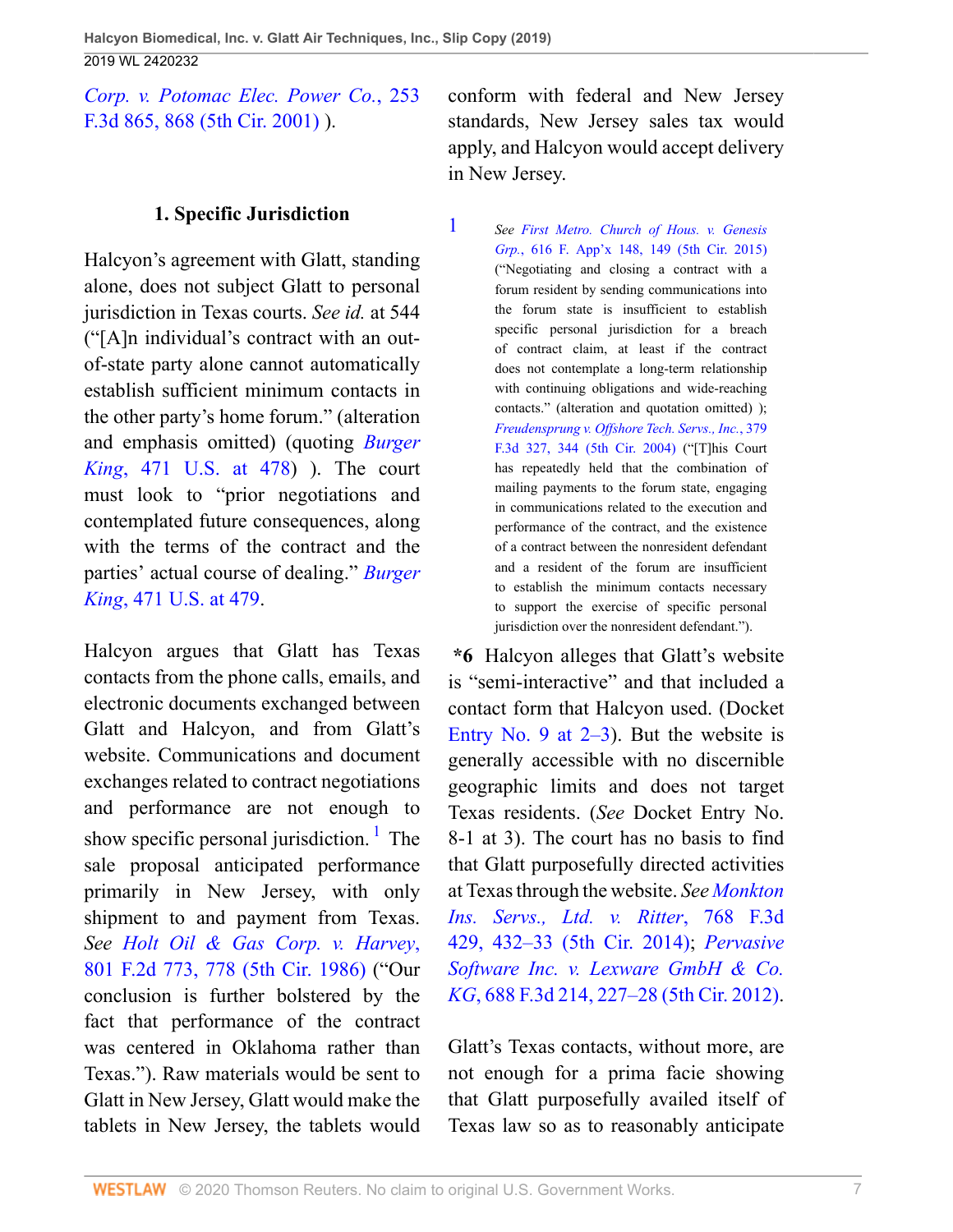litigating a breach of contract claim in Texas. *See United Energy*[, 818 F.3d at](http://www.westlaw.com/Link/Document/FullText?findType=Y&serNum=2038594900&pubNum=0000506&originatingDoc=Iea98eb908c0b11e998e8870e22e55653&refType=RP&fi=co_pp_sp_506_213&originationContext=document&vr=3.0&rs=cblt1.0&transitionType=DocumentItem&contextData=(sc.UserEnteredCitation)#co_pp_sp_506_213) [213](http://www.westlaw.com/Link/Document/FullText?findType=Y&serNum=2038594900&pubNum=0000506&originatingDoc=Iea98eb908c0b11e998e8870e22e55653&refType=RP&fi=co_pp_sp_506_213&originationContext=document&vr=3.0&rs=cblt1.0&transitionType=DocumentItem&contextData=(sc.UserEnteredCitation)#co_pp_sp_506_213) ("[P]ersonal jurisdiction is proper only when the relationship arises out of contacts that the defendant creates with the forum state, and not the defendant's contacts with the plaintiff or third parties." (alteration and quotation omitted) ).

The minimum contacts required for such intentional torts as fraud differ from those required for contract breach. *[Seiferth v.](http://www.westlaw.com/Link/Document/FullText?findType=Y&serNum=2010850746&pubNum=0000506&originatingDoc=Iea98eb908c0b11e998e8870e22e55653&refType=RP&fi=co_pp_sp_506_274&originationContext=document&vr=3.0&rs=cblt1.0&transitionType=DocumentItem&contextData=(sc.UserEnteredCitation)#co_pp_sp_506_274) [Helicopteros Atuneros, Inc.](http://www.westlaw.com/Link/Document/FullText?findType=Y&serNum=2010850746&pubNum=0000506&originatingDoc=Iea98eb908c0b11e998e8870e22e55653&refType=RP&fi=co_pp_sp_506_274&originationContext=document&vr=3.0&rs=cblt1.0&transitionType=DocumentItem&contextData=(sc.UserEnteredCitation)#co_pp_sp_506_274)*, 472 F.3d [266, 274 \(5th Cir. 2006\)](http://www.westlaw.com/Link/Document/FullText?findType=Y&serNum=2010850746&pubNum=0000506&originatingDoc=Iea98eb908c0b11e998e8870e22e55653&refType=RP&fi=co_pp_sp_506_274&originationContext=document&vr=3.0&rs=cblt1.0&transitionType=DocumentItem&contextData=(sc.UserEnteredCitation)#co_pp_sp_506_274) ("A plaintiff bringing multiple claims that arise out of different forum contacts of the defendant must establish specific jurisdiction for each claim."). "In a series of opinions, the United States Court of Appeals for the Fifth Circuit has ruled that a court may exercise specific jurisdiction over a nonresident defendant based on a single communication the defendant directs into the forum, provided the actual content of that communication gives rise to an intentional tort." *[Blackmon v. Bracken](http://www.westlaw.com/Link/Document/FullText?findType=Y&serNum=2045384007&pubNum=0000999&originatingDoc=Iea98eb908c0b11e998e8870e22e55653&refType=RP&originationContext=document&vr=3.0&rs=cblt1.0&transitionType=DocumentItem&contextData=(sc.UserEnteredCitation)) Constr. Co., Inc.*[, Civ. A. No. 18-142,](http://www.westlaw.com/Link/Document/FullText?findType=Y&serNum=2045384007&pubNum=0000999&originatingDoc=Iea98eb908c0b11e998e8870e22e55653&refType=RP&originationContext=document&vr=3.0&rs=cblt1.0&transitionType=DocumentItem&contextData=(sc.UserEnteredCitation)) [2018 WL 4100684, at \\*2 \(M.D. La. Aug.](http://www.westlaw.com/Link/Document/FullText?findType=Y&serNum=2045384007&pubNum=0000999&originatingDoc=Iea98eb908c0b11e998e8870e22e55653&refType=RP&originationContext=document&vr=3.0&rs=cblt1.0&transitionType=DocumentItem&contextData=(sc.UserEnteredCitation)) [28, 2018\);](http://www.westlaw.com/Link/Document/FullText?findType=Y&serNum=2045384007&pubNum=0000999&originatingDoc=Iea98eb908c0b11e998e8870e22e55653&refType=RP&originationContext=document&vr=3.0&rs=cblt1.0&transitionType=DocumentItem&contextData=(sc.UserEnteredCitation)) *see [Trois v. Apple Tree Auction](http://www.westlaw.com/Link/Document/FullText?findType=Y&serNum=2043752709&pubNum=0000506&originatingDoc=Iea98eb908c0b11e998e8870e22e55653&refType=RP&fi=co_pp_sp_506_491&originationContext=document&vr=3.0&rs=cblt1.0&transitionType=DocumentItem&contextData=(sc.UserEnteredCitation)#co_pp_sp_506_491) Ctr., Inc.*[, 882 F.3d 485, 491 \(5th Cir.](http://www.westlaw.com/Link/Document/FullText?findType=Y&serNum=2043752709&pubNum=0000506&originatingDoc=Iea98eb908c0b11e998e8870e22e55653&refType=RP&fi=co_pp_sp_506_491&originationContext=document&vr=3.0&rs=cblt1.0&transitionType=DocumentItem&contextData=(sc.UserEnteredCitation)#co_pp_sp_506_491) [2018\)](http://www.westlaw.com/Link/Document/FullText?findType=Y&serNum=2043752709&pubNum=0000506&originatingDoc=Iea98eb908c0b11e998e8870e22e55653&refType=RP&fi=co_pp_sp_506_491&originationContext=document&vr=3.0&rs=cblt1.0&transitionType=DocumentItem&contextData=(sc.UserEnteredCitation)#co_pp_sp_506_491); *Fresne*[, 252 F.3d at 358–59;](http://www.westlaw.com/Link/Document/FullText?findType=Y&serNum=2001406638&pubNum=0000506&originatingDoc=Iea98eb908c0b11e998e8870e22e55653&refType=RP&fi=co_pp_sp_506_358&originationContext=document&vr=3.0&rs=cblt1.0&transitionType=DocumentItem&contextData=(sc.UserEnteredCitation)#co_pp_sp_506_358) *[Wien](http://www.westlaw.com/Link/Document/FullText?findType=Y&serNum=1999247118&pubNum=0000506&originatingDoc=Iea98eb908c0b11e998e8870e22e55653&refType=RP&fi=co_pp_sp_506_213&originationContext=document&vr=3.0&rs=cblt1.0&transitionType=DocumentItem&contextData=(sc.UserEnteredCitation)#co_pp_sp_506_213) [Air Alaska, Inc. v. Brandt](http://www.westlaw.com/Link/Document/FullText?findType=Y&serNum=1999247118&pubNum=0000506&originatingDoc=Iea98eb908c0b11e998e8870e22e55653&refType=RP&fi=co_pp_sp_506_213&originationContext=document&vr=3.0&rs=cblt1.0&transitionType=DocumentItem&contextData=(sc.UserEnteredCitation)#co_pp_sp_506_213)*, 195 F.3d 208, [213 \(5th Cir. 1999\)](http://www.westlaw.com/Link/Document/FullText?findType=Y&serNum=1999247118&pubNum=0000506&originatingDoc=Iea98eb908c0b11e998e8870e22e55653&refType=RP&fi=co_pp_sp_506_213&originationContext=document&vr=3.0&rs=cblt1.0&transitionType=DocumentItem&contextData=(sc.UserEnteredCitation)#co_pp_sp_506_213); *[N. Tex. Opportunity](http://www.westlaw.com/Link/Document/FullText?findType=Y&serNum=2036379171&pubNum=0007903&originatingDoc=Iea98eb908c0b11e998e8870e22e55653&refType=RP&fi=co_pp_sp_7903_628&originationContext=document&vr=3.0&rs=cblt1.0&transitionType=DocumentItem&contextData=(sc.UserEnteredCitation)#co_pp_sp_7903_628) [Fund L.P. v. Hammerman & Gainer Int'l,](http://www.westlaw.com/Link/Document/FullText?findType=Y&serNum=2036379171&pubNum=0007903&originatingDoc=Iea98eb908c0b11e998e8870e22e55653&refType=RP&fi=co_pp_sp_7903_628&originationContext=document&vr=3.0&rs=cblt1.0&transitionType=DocumentItem&contextData=(sc.UserEnteredCitation)#co_pp_sp_7903_628) Inc.*[, 107 F. Supp. 3d 620, 628 \(N.D. Tex.](http://www.westlaw.com/Link/Document/FullText?findType=Y&serNum=2036379171&pubNum=0007903&originatingDoc=Iea98eb908c0b11e998e8870e22e55653&refType=RP&fi=co_pp_sp_7903_628&originationContext=document&vr=3.0&rs=cblt1.0&transitionType=DocumentItem&contextData=(sc.UserEnteredCitation)#co_pp_sp_7903_628) [2015\)](http://www.westlaw.com/Link/Document/FullText?findType=Y&serNum=2036379171&pubNum=0007903&originatingDoc=Iea98eb908c0b11e998e8870e22e55653&refType=RP&fi=co_pp_sp_7903_628&originationContext=document&vr=3.0&rs=cblt1.0&transitionType=DocumentItem&contextData=(sc.UserEnteredCitation)#co_pp_sp_7903_628). "A single act by a defendant can be enough to confer personal jurisdiction if that act gives rise to the claim being asserted." *Fresne*[, 252 F.3d at 358–59](http://www.westlaw.com/Link/Document/FullText?findType=Y&serNum=2001406638&pubNum=0000506&originatingDoc=Iea98eb908c0b11e998e8870e22e55653&refType=RP&fi=co_pp_sp_506_358&originationContext=document&vr=3.0&rs=cblt1.0&transitionType=DocumentItem&contextData=(sc.UserEnteredCitation)#co_pp_sp_506_358).

Halcyon argues that misrepresentations in its calls and emails with Glatt show personal jurisdiction over Glatt. The allegations and submissions show that Glatt sent emails containing statements that it could meet Halcyon's tablet requirements, Glatt would continue working on the tablets if Halcyon paid a part of the invoiced amounts, and Glatt would return the column and tooling if Halcyon provided an address. The record supports an inference that Glatt employees scheduled calls with Halcyon, initiated email exchanges, and actively participated in conversations that allegedly made misrepresentations. These allegations are enough for a prima facie showing of personal jurisdiction for the fraud claims. *See, e.g.*, *[Trois](http://www.westlaw.com/Link/Document/FullText?findType=Y&serNum=2043752709&pubNum=0000506&originatingDoc=Iea98eb908c0b11e998e8870e22e55653&refType=RP&fi=co_pp_sp_506_491&originationContext=document&vr=3.0&rs=cblt1.0&transitionType=DocumentItem&contextData=(sc.UserEnteredCitation)#co_pp_sp_506_491)*, [882 F.3d at 491](http://www.westlaw.com/Link/Document/FullText?findType=Y&serNum=2043752709&pubNum=0000506&originatingDoc=Iea98eb908c0b11e998e8870e22e55653&refType=RP&fi=co_pp_sp_506_491&originationContext=document&vr=3.0&rs=cblt1.0&transitionType=DocumentItem&contextData=(sc.UserEnteredCitation)#co_pp_sp_506_491) ("The defendants should have reasonably anticipated being haled into Texas court as a result of reaching out to Texas via phone in order to garner business and make specific representations."); *[Nat'l Oil Well Varco,](http://www.westlaw.com/Link/Document/FullText?findType=Y&serNum=2042146292&pubNum=0000999&originatingDoc=Iea98eb908c0b11e998e8870e22e55653&refType=RP&originationContext=document&vr=3.0&rs=cblt1.0&transitionType=DocumentItem&contextData=(sc.UserEnteredCitation)) L.P. v. Sadagopan*[, No. H-16-2261, 2017](http://www.westlaw.com/Link/Document/FullText?findType=Y&serNum=2042146292&pubNum=0000999&originatingDoc=Iea98eb908c0b11e998e8870e22e55653&refType=RP&originationContext=document&vr=3.0&rs=cblt1.0&transitionType=DocumentItem&contextData=(sc.UserEnteredCitation)) [WL 2957908, at \\*5–\\*6 \(S.D. Tex. July 11,](http://www.westlaw.com/Link/Document/FullText?findType=Y&serNum=2042146292&pubNum=0000999&originatingDoc=Iea98eb908c0b11e998e8870e22e55653&refType=RP&originationContext=document&vr=3.0&rs=cblt1.0&transitionType=DocumentItem&contextData=(sc.UserEnteredCitation)) [2017\)](http://www.westlaw.com/Link/Document/FullText?findType=Y&serNum=2042146292&pubNum=0000999&originatingDoc=Iea98eb908c0b11e998e8870e22e55653&refType=RP&originationContext=document&vr=3.0&rs=cblt1.0&transitionType=DocumentItem&contextData=(sc.UserEnteredCitation)).

Glatt contends that exercising personal jurisdiction would offend notions of fair play and justice because the evidence and witnesses are in New Jersey. (Docket Entry [No. 8 at 17](http://www.westlaw.com/Link/Document/FullText?findType=Y&pubNum=0003024&cite=NO8&originatingDoc=Iea98eb908c0b11e998e8870e22e55653&refType=RP&fi=co_pp_sp_3024_17&originationContext=document&vr=3.0&rs=cblt1.0&transitionType=DocumentItem&contextData=(sc.UserEnteredCitation)#co_pp_sp_3024_17)). "Once a plaintiff has established minimum contacts, the burden shifts to the defendant to show the assertion of jurisdiction would be unfair." *Wein Air*[, 195 F.3d at 215](http://www.westlaw.com/Link/Document/FullText?findType=Y&serNum=1999247118&pubNum=0000506&originatingDoc=Iea98eb908c0b11e998e8870e22e55653&refType=RP&fi=co_pp_sp_506_215&originationContext=document&vr=3.0&rs=cblt1.0&transitionType=DocumentItem&contextData=(sc.UserEnteredCitation)#co_pp_sp_506_215). The defendant must make a "compelling case"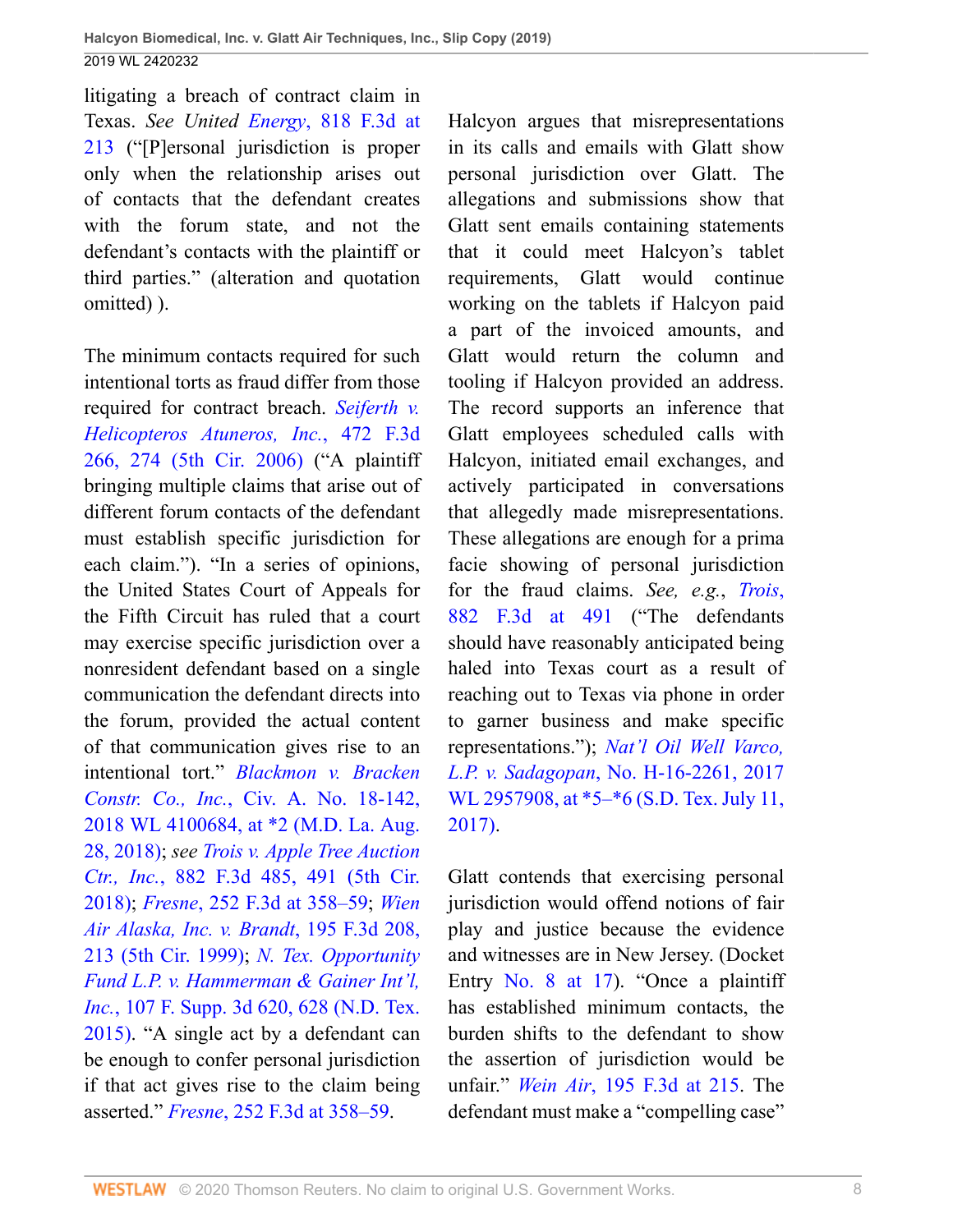against jurisdiction; it is "rare to say the assertion is unfair after minimum contacts have been shown." *Id.* (quoting *[Burger](http://www.westlaw.com/Link/Document/FullText?findType=Y&serNum=1985125841&pubNum=0000780&originatingDoc=Iea98eb908c0b11e998e8870e22e55653&refType=RP&fi=co_pp_sp_780_477&originationContext=document&vr=3.0&rs=cblt1.0&transitionType=DocumentItem&contextData=(sc.UserEnteredCitation)#co_pp_sp_780_477) King*[, 471 U.S. at 477\)](http://www.westlaw.com/Link/Document/FullText?findType=Y&serNum=1985125841&pubNum=0000780&originatingDoc=Iea98eb908c0b11e998e8870e22e55653&refType=RP&fi=co_pp_sp_780_477&originationContext=document&vr=3.0&rs=cblt1.0&transitionType=DocumentItem&contextData=(sc.UserEnteredCitation)#co_pp_sp_780_477). The court must balance the burden on the defendant of litigating in the forum; the forum state's interests in the lawsuit; the plaintiff's interest in convenient and effective relief; the judicial system's interest in efficient resolution of controversies; and the state's shared interest in furthering fundamental social policies. *Id.* "If a cause of action for fraud committed against a resident of the forum is directly related to the tortious activities that give rise to personal jurisdiction, an exercise of jurisdiction likely comports with the due process clause, given the obvious interests of the plaintiff and the forum state." *Id.*

**\*7** Texas "clearly" has an interest because "the dispute involves a [company] whose principal place of business is in Texas, and the [company] was allegedly defrauded." *Id.* While litigating in Texas would burden Glatt, "once minimum contacts are established, the interests of the forum and the plaintiff justify even large burdens on the defendant." *Id.* It is far from clear that Glatt's burden would be heavy given that many documents are electronic, Gifford communicated with only a few Glatt employees, and much of the discovery can be done where the evidence and witnesses are located. The current record does not show that litigating in Texas places an "overwhelming burden" on Glatt. *[Id.](http://www.westlaw.com/Link/Document/FullText?findType=Y&serNum=1999247118&pubNum=0000506&originatingDoc=Iea98eb908c0b11e998e8870e22e55653&refType=RP&fi=co_pp_sp_506_216&originationContext=document&vr=3.0&rs=cblt1.0&transitionType=DocumentItem&contextData=(sc.UserEnteredCitation)#co_pp_sp_506_216)* at [216.](http://www.westlaw.com/Link/Document/FullText?findType=Y&serNum=1999247118&pubNum=0000506&originatingDoc=Iea98eb908c0b11e998e8870e22e55653&refType=RP&fi=co_pp_sp_506_216&originationContext=document&vr=3.0&rs=cblt1.0&transitionType=DocumentItem&contextData=(sc.UserEnteredCitation)#co_pp_sp_506_216)

#### **2. Pendent Jurisdiction**

Halcyon argues that the court should exercise personal jurisdiction over the other claims through pendent jurisdiction, a doctrine that the Fifth Circuit has yet to consider. (Docket Entry No. 10 at 7–10). "Although the Fifth Circuit has not yet addressed pendent personal jurisdiction, this district and every circuit to decide the issue have approved the doctrine." *Sadagopan*[, 2017 WL 2957908, at \\*6](http://www.westlaw.com/Link/Document/FullText?findType=Y&serNum=2042146292&pubNum=0000999&originatingDoc=Iea98eb908c0b11e998e8870e22e55653&refType=RP&originationContext=document&vr=3.0&rs=cblt1.0&transitionType=DocumentItem&contextData=(sc.UserEnteredCitation)) (quotation omitted). "Pendent personal jurisdiction 'exists when a court possesses personal jurisdiction over a defendant for one claim, lacks an independent basis for personal jurisdiction over the defendant for another claim that arises out of the same nucleus of operative fact, and then, because it possesses personal jurisdiction over the first claim, asserts personal jurisdiction over the second claim." *Id.* (quoting *[Rolls-Royce](http://www.westlaw.com/Link/Document/FullText?findType=Y&serNum=2015563684&pubNum=0004637&originatingDoc=Iea98eb908c0b11e998e8870e22e55653&refType=RP&fi=co_pp_sp_4637_783&originationContext=document&vr=3.0&rs=cblt1.0&transitionType=DocumentItem&contextData=(sc.UserEnteredCitation)#co_pp_sp_4637_783) [Corp. v. Heros, Inc.](http://www.westlaw.com/Link/Document/FullText?findType=Y&serNum=2015563684&pubNum=0004637&originatingDoc=Iea98eb908c0b11e998e8870e22e55653&refType=RP&fi=co_pp_sp_4637_783&originationContext=document&vr=3.0&rs=cblt1.0&transitionType=DocumentItem&contextData=(sc.UserEnteredCitation)#co_pp_sp_4637_783)*, 576 F. Supp. 2d [765, 783 \(N.D. Tex. 2008\)](http://www.westlaw.com/Link/Document/FullText?findType=Y&serNum=2015563684&pubNum=0004637&originatingDoc=Iea98eb908c0b11e998e8870e22e55653&refType=RP&fi=co_pp_sp_4637_783&originationContext=document&vr=3.0&rs=cblt1.0&transitionType=DocumentItem&contextData=(sc.UserEnteredCitation)#co_pp_sp_4637_783) ). Pendent jurisdiction promotes "judicial economy, avoidance of piecemeal litigation[,] and the overall convenience of the parties." *[Canyon Furniture Co. v. Rueda Sanchez](http://www.westlaw.com/Link/Document/FullText?findType=Y&serNum=2046147598&pubNum=0000999&originatingDoc=Iea98eb908c0b11e998e8870e22e55653&refType=RP&originationContext=document&vr=3.0&rs=cblt1.0&transitionType=DocumentItem&contextData=(sc.UserEnteredCitation))*, [No. 18-CV-753, 2018 WL 6265041,](http://www.westlaw.com/Link/Document/FullText?findType=Y&serNum=2046147598&pubNum=0000999&originatingDoc=Iea98eb908c0b11e998e8870e22e55653&refType=RP&originationContext=document&vr=3.0&rs=cblt1.0&transitionType=DocumentItem&contextData=(sc.UserEnteredCitation)) [at \\*13 \(W.D. Tex. Nov. 8, 2018\).](http://www.westlaw.com/Link/Document/FullText?findType=Y&serNum=2046147598&pubNum=0000999&originatingDoc=Iea98eb908c0b11e998e8870e22e55653&refType=RP&originationContext=document&vr=3.0&rs=cblt1.0&transitionType=DocumentItem&contextData=(sc.UserEnteredCitation)) The court has discretion to exercise pendant jurisdiction. *[Sadagopan](http://www.westlaw.com/Link/Document/FullText?findType=Y&serNum=2042146292&pubNum=0000999&originatingDoc=Iea98eb908c0b11e998e8870e22e55653&refType=RP&originationContext=document&vr=3.0&rs=cblt1.0&transitionType=DocumentItem&contextData=(sc.UserEnteredCitation))*, 2017 WL 2957908, at  $*6$ .

The facts underlying the contract-breach and conversion claims, including the nonfraud DTPA violations, are the same as those supporting the fraud claims—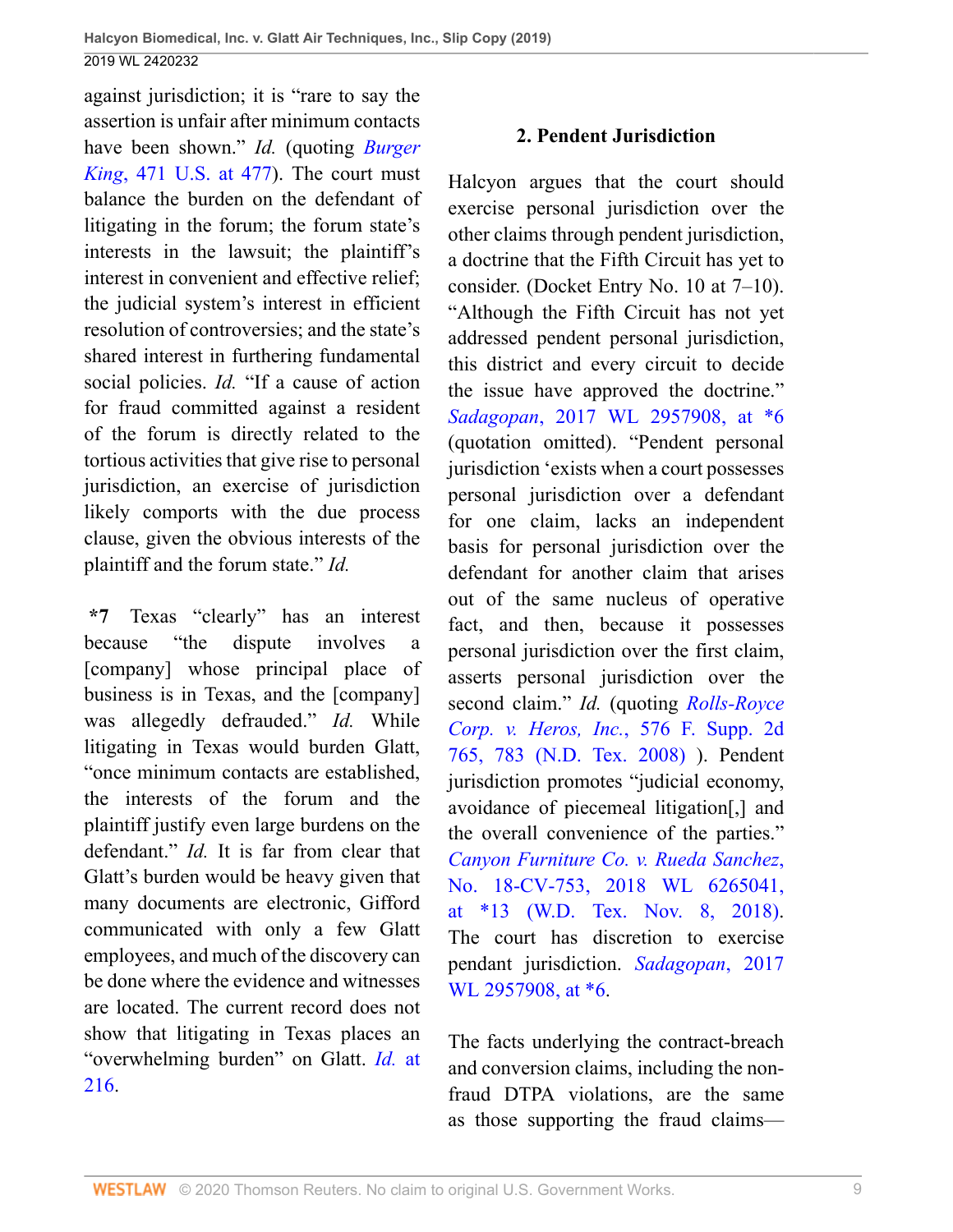that through a course of dealing with Halcyon, Glatt failed to honor agreed terms for the tablet requirements, invoice payment, and return of the column and tooling. The " 'core facts' are the same." *Canyon Furniture*[, 2018 WL 6265041,](http://www.westlaw.com/Link/Document/FullText?findType=Y&serNum=2046147598&pubNum=0000999&originatingDoc=Iea98eb908c0b11e998e8870e22e55653&refType=RP&originationContext=document&vr=3.0&rs=cblt1.0&transitionType=DocumentItem&contextData=(sc.UserEnteredCitation)) [at \\*13](http://www.westlaw.com/Link/Document/FullText?findType=Y&serNum=2046147598&pubNum=0000999&originatingDoc=Iea98eb908c0b11e998e8870e22e55653&refType=RP&originationContext=document&vr=3.0&rs=cblt1.0&transitionType=DocumentItem&contextData=(sc.UserEnteredCitation)) (quoting *[CollegeSource, Inc. v.](http://www.westlaw.com/Link/Document/FullText?findType=Y&serNum=2025832719&pubNum=0000506&originatingDoc=Iea98eb908c0b11e998e8870e22e55653&refType=RP&fi=co_pp_sp_506_1076&originationContext=document&vr=3.0&rs=cblt1.0&transitionType=DocumentItem&contextData=(sc.UserEnteredCitation)#co_pp_sp_506_1076) AcademyOne, Inc.*[, 653 F.3d 1066, 1076](http://www.westlaw.com/Link/Document/FullText?findType=Y&serNum=2025832719&pubNum=0000506&originatingDoc=Iea98eb908c0b11e998e8870e22e55653&refType=RP&fi=co_pp_sp_506_1076&originationContext=document&vr=3.0&rs=cblt1.0&transitionType=DocumentItem&contextData=(sc.UserEnteredCitation)#co_pp_sp_506_1076) [\(9th Cir. 2011\)](http://www.westlaw.com/Link/Document/FullText?findType=Y&serNum=2025832719&pubNum=0000506&originatingDoc=Iea98eb908c0b11e998e8870e22e55653&refType=RP&fi=co_pp_sp_506_1076&originationContext=document&vr=3.0&rs=cblt1.0&transitionType=DocumentItem&contextData=(sc.UserEnteredCitation)#co_pp_sp_506_1076) ). Asserting pendent jurisdiction over the non-fraud claims is efficient because much of the evidence is in Texas and judicial economy favors resolving related claims together. *See, e.g.*, *[Pension Advisory Grp., Ltd. v.](http://www.westlaw.com/Link/Document/FullText?findType=Y&serNum=2024655397&pubNum=0004637&originatingDoc=Iea98eb908c0b11e998e8870e22e55653&refType=RP&fi=co_pp_sp_4637_696&originationContext=document&vr=3.0&rs=cblt1.0&transitionType=DocumentItem&contextData=(sc.UserEnteredCitation)#co_pp_sp_4637_696) [Country Life Ins. Co.](http://www.westlaw.com/Link/Document/FullText?findType=Y&serNum=2024655397&pubNum=0004637&originatingDoc=Iea98eb908c0b11e998e8870e22e55653&refType=RP&fi=co_pp_sp_4637_696&originationContext=document&vr=3.0&rs=cblt1.0&transitionType=DocumentItem&contextData=(sc.UserEnteredCitation)#co_pp_sp_4637_696)*, 771 F. Supp. 2d [680, 696 \(S.D. Tex. 2011\)](http://www.westlaw.com/Link/Document/FullText?findType=Y&serNum=2024655397&pubNum=0004637&originatingDoc=Iea98eb908c0b11e998e8870e22e55653&refType=RP&fi=co_pp_sp_4637_696&originationContext=document&vr=3.0&rs=cblt1.0&transitionType=DocumentItem&contextData=(sc.UserEnteredCitation)#co_pp_sp_4637_696) ("Plaintiffs' causes of action all involve the same nucleus of operative fact, namely the course of dealing between Plaintiffs and Hall, over a period of several years, beginning with the first interactions between the parties....The assertion of pendent personal jurisdiction over Hall is therefore proper, for all causes of action."); *Sadagopan*[, 2017 WL 2957908,](http://www.westlaw.com/Link/Document/FullText?findType=Y&serNum=2042146292&pubNum=0000999&originatingDoc=Iea98eb908c0b11e998e8870e22e55653&refType=RP&originationContext=document&vr=3.0&rs=cblt1.0&transitionType=DocumentItem&contextData=(sc.UserEnteredCitation)) [at \\*6.](http://www.westlaw.com/Link/Document/FullText?findType=Y&serNum=2042146292&pubNum=0000999&originatingDoc=Iea98eb908c0b11e998e8870e22e55653&refType=RP&originationContext=document&vr=3.0&rs=cblt1.0&transitionType=DocumentItem&contextData=(sc.UserEnteredCitation))

# **B. Venue**

A defendant may move to dismiss or transfer an action for improper venue. [FED. R. CIV. P. 12\(b\)\(3\).](http://www.westlaw.com/Link/Document/FullText?findType=L&pubNum=1000600&cite=USFRCPR12&originatingDoc=Iea98eb908c0b11e998e8870e22e55653&refType=LQ&originationContext=document&vr=3.0&rs=cblt1.0&transitionType=DocumentItem&contextData=(sc.UserEnteredCitation)) Civil actions may be brought in a judicial district where a defendant resides, if all defendants reside in the same state; a district where a substantial part of the events or omissions giving rise to the claim occurred; or, if there is no district where an action may be brought, any judicial district where the defendant is subject to personal jurisdiction. [28 U.S.C. § 1391\(b\).](http://www.westlaw.com/Link/Document/FullText?findType=L&pubNum=1000546&cite=28USCAS1391&originatingDoc=Iea98eb908c0b11e998e8870e22e55653&refType=RB&originationContext=document&vr=3.0&rs=cblt1.0&transitionType=DocumentItem&contextData=(sc.UserEnteredCitation)#co_pp_a83b000018c76) The

court may dismiss or transfer a case for improper venue. [28 U.S.C. § 1406\(a\)](http://www.westlaw.com/Link/Document/FullText?findType=L&pubNum=1000546&cite=28USCAS1406&originatingDoc=Iea98eb908c0b11e998e8870e22e55653&refType=RB&originationContext=document&vr=3.0&rs=cblt1.0&transitionType=DocumentItem&contextData=(sc.UserEnteredCitation)#co_pp_8b3b0000958a4).

In considering an improper-venue motion, the court views all facts in the light most favorable to the plaintiff, looking "beyond simply those facts alleged in the complaint and its proper attachments." *Trois*[, 882](http://www.westlaw.com/Link/Document/FullText?findType=Y&serNum=2043752709&pubNum=0000506&originatingDoc=Iea98eb908c0b11e998e8870e22e55653&refType=RP&fi=co_pp_sp_506_493&originationContext=document&vr=3.0&rs=cblt1.0&transitionType=DocumentItem&contextData=(sc.UserEnteredCitation)#co_pp_sp_506_493) [F.3d at 493](http://www.westlaw.com/Link/Document/FullText?findType=Y&serNum=2043752709&pubNum=0000506&originatingDoc=Iea98eb908c0b11e998e8870e22e55653&refType=RP&fi=co_pp_sp_506_493&originationContext=document&vr=3.0&rs=cblt1.0&transitionType=DocumentItem&contextData=(sc.UserEnteredCitation)#co_pp_sp_506_493) (quoting *[Ambraco, Inc. v.](http://www.westlaw.com/Link/Document/FullText?findType=Y&serNum=2018926676&pubNum=0000506&originatingDoc=Iea98eb908c0b11e998e8870e22e55653&refType=RP&fi=co_pp_sp_506_238&originationContext=document&vr=3.0&rs=cblt1.0&transitionType=DocumentItem&contextData=(sc.UserEnteredCitation)#co_pp_sp_506_238) Bossclip B.V.*[, 570 F.3d 233, 238 \(5th](http://www.westlaw.com/Link/Document/FullText?findType=Y&serNum=2018926676&pubNum=0000506&originatingDoc=Iea98eb908c0b11e998e8870e22e55653&refType=RP&fi=co_pp_sp_506_238&originationContext=document&vr=3.0&rs=cblt1.0&transitionType=DocumentItem&contextData=(sc.UserEnteredCitation)#co_pp_sp_506_238) [Cir. 2009\)](http://www.westlaw.com/Link/Document/FullText?findType=Y&serNum=2018926676&pubNum=0000506&originatingDoc=Iea98eb908c0b11e998e8870e22e55653&refType=RP&fi=co_pp_sp_506_238&originationContext=document&vr=3.0&rs=cblt1.0&transitionType=DocumentItem&contextData=(sc.UserEnteredCitation)#co_pp_sp_506_238) ). The court must determine "whether the case falls within one of the three categories set out in  $\frac{8}{9}$  1391(b)." *Id.* (quoting *[Atl. Marine Constr. Co. v.](http://www.westlaw.com/Link/Document/FullText?findType=Y&serNum=2032188004&pubNum=0000780&originatingDoc=Iea98eb908c0b11e998e8870e22e55653&refType=RP&fi=co_pp_sp_780_56&originationContext=document&vr=3.0&rs=cblt1.0&transitionType=DocumentItem&contextData=(sc.UserEnteredCitation)#co_pp_sp_780_56) [U.S. Dist. Court for W. Dist. of Tex.](http://www.westlaw.com/Link/Document/FullText?findType=Y&serNum=2032188004&pubNum=0000780&originatingDoc=Iea98eb908c0b11e998e8870e22e55653&refType=RP&fi=co_pp_sp_780_56&originationContext=document&vr=3.0&rs=cblt1.0&transitionType=DocumentItem&contextData=(sc.UserEnteredCitation)#co_pp_sp_780_56)*, [571 U.S. 49, 56 \(2013\) \)](http://www.westlaw.com/Link/Document/FullText?findType=Y&serNum=2032188004&pubNum=0000780&originatingDoc=Iea98eb908c0b11e998e8870e22e55653&refType=RP&fi=co_pp_sp_780_56&originationContext=document&vr=3.0&rs=cblt1.0&transitionType=DocumentItem&contextData=(sc.UserEnteredCitation)#co_pp_sp_780_56). "If it does, venue is proper; if it does not, venue is improper, and the case must be dismissed or transferred." *Id.* (quoting *[Atl. Marine](http://www.westlaw.com/Link/Document/FullText?findType=Y&serNum=2032188004&pubNum=0000780&originatingDoc=Iea98eb908c0b11e998e8870e22e55653&refType=RP&fi=co_pp_sp_780_56&originationContext=document&vr=3.0&rs=cblt1.0&transitionType=DocumentItem&contextData=(sc.UserEnteredCitation)#co_pp_sp_780_56)*, [571 U.S. at 56\)](http://www.westlaw.com/Link/Document/FullText?findType=Y&serNum=2032188004&pubNum=0000780&originatingDoc=Iea98eb908c0b11e998e8870e22e55653&refType=RP&fi=co_pp_sp_780_56&originationContext=document&vr=3.0&rs=cblt1.0&transitionType=DocumentItem&contextData=(sc.UserEnteredCitation)#co_pp_sp_780_56).

**\*8** In *Trois*, the Fifth Circuit held that "the direction of fraudulent misrepresentations alone can be enough to establish venue for a fraud claim where that claim derives from the communications." *Id.* [at 494.](http://www.westlaw.com/Link/Document/FullText?findType=Y&serNum=2043752709&pubNum=0000506&originatingDoc=Iea98eb908c0b11e998e8870e22e55653&refType=RP&fi=co_pp_sp_506_494&originationContext=document&vr=3.0&rs=cblt1.0&transitionType=DocumentItem&contextData=(sc.UserEnteredCitation)#co_pp_sp_506_494) Here, as in *Trois*, Glatt's alleged "misrepresentations directed at Texas are a substantial part of the events giving rise to the alleged fraud." *Id.* The Southern District of Texas, where Halcyon received the emails and phone calls containing the alleged misrepresentations, is a proper venue for the fraud claims.

Halcyon argues that the court should exercise pendent venue over the nonfraud claims. (Docket Entry [No. 10 at](http://www.westlaw.com/Link/Document/FullText?findType=Y&pubNum=0003024&cite=NO10&originatingDoc=Iea98eb908c0b11e998e8870e22e55653&refType=RP&fi=co_pp_sp_3024_11&originationContext=document&vr=3.0&rs=cblt1.0&transitionType=DocumentItem&contextData=(sc.UserEnteredCitation)#co_pp_sp_3024_11) [11\)](http://www.westlaw.com/Link/Document/FullText?findType=Y&pubNum=0003024&cite=NO10&originatingDoc=Iea98eb908c0b11e998e8870e22e55653&refType=RP&fi=co_pp_sp_3024_11&originationContext=document&vr=3.0&rs=cblt1.0&transitionType=DocumentItem&contextData=(sc.UserEnteredCitation)#co_pp_sp_3024_11). Similar to pendent jurisdiction, "[t]he